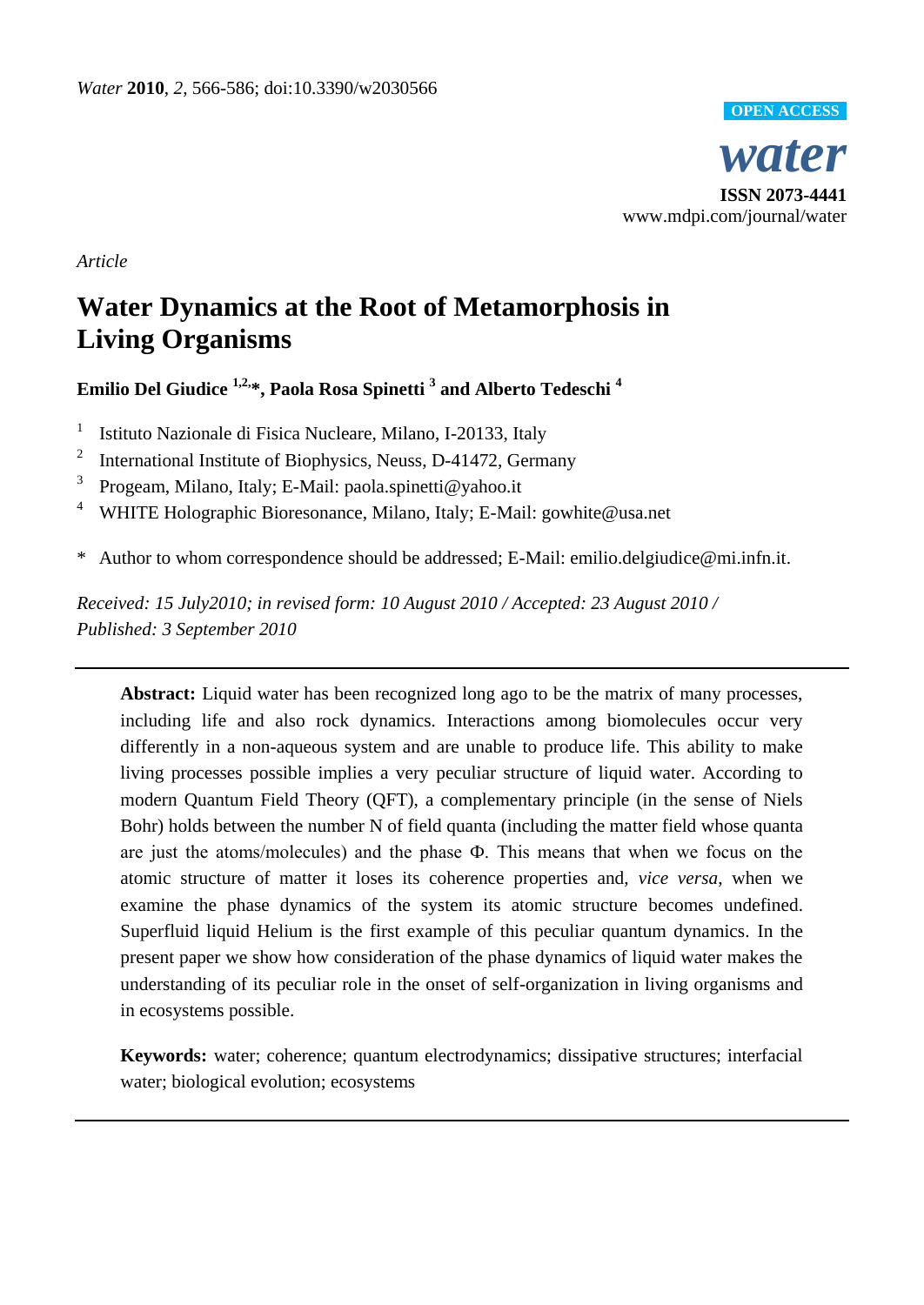#### **1. Introduction**

A very long time ago, water was recognized to be the matrix of life; Thales [1] stressed this point, following maybe the teachings of more ancient traditions. In recent times, a huge amount of findings have been collected in regard to the role of water in living dynamics. In the years following the Second World War, many reports appeared showing that living organism's surfaces were coated by thick layers of a peculiar water substance exhibiting the properties of a "liquid ice"; these layers reached depths of up to hundreds of water molecule diameters [2]. In the 1950s, Albert Szent-Gyorgyi admitted that biologists were still unable to provide a formally satisfactory definition of the difference between "animate" and "inanimate" objects since "...biology has forgotten water or never thought of it" [3]. The main proposal of Szent-Gyorgyi [4,5] was that the organized water existing close to the biological surfaces was able to induce a very long lasting electronic excitation of the different molecular species present, thereby making their activation possible and selective mutual attraction. As a matter of fact, most biochemical reactions are redox reactions, which demand a supply of electrons. However, both biomolecules and isolated water molecules are not electron donors, since electrons are tightly bound to parent molecules with binding energies of several eVs.

In the conventional theory of liquid water, this paradox cannot easily appear, since the existence of the liquid is taken for granted (no description is provided for the dynamics of the phase transition vapor-liquid and the consequent large increase in density). Starting from an ensemble of molecules, which are already close enough to stay within the range of static interaction, the computer simulation calculates the shape of the network formed by a small number of molecules (at most one thousand). Hence, the probability of the movement of protons along the network is estimated through computer simulation; in this way it has been found [6] that it is possible to recover the mechanism introduced by Grotthuss [7] 200 years ago.

In the conventional approach the importance of the collective effects has been recognized. Stanley and Teixeira [8] for instance point out that "...a description of molecular behavior of water by an effective pair potential will never be completely realistic, because of the existence of many-body forces and the complexity of water". The difference between the conventional approach and the Quantum Field Theory (QFT) approach is just in the size of the aggregates of molecules. The aggregates emerging from the *ab initio* calculations, which use static interaction, only have a size of a few tens of Å at the most, whereas the water Coherence Domains (CD), as we will see in the following, span over  $0.1 \mu$ m and include millions of molecules.

Computer simulations usually deal with regions whose size doesn't exceed some tens of Angstroms. The extrapolation of the results to more extended regions implies the assumption of the homogeneity of the liquid on larger scales, which is just the assumption to be proved. Moreover the problem of the condensation of the liquid, namely the transition from a rarefied vapor where the intermolecular distance is 36 Å to the dense liquid, where this distance falls off to 3 Å, is not addressed. What is the dynamic process that arises abruptly at 100  $\mathcal C$  and 1 atm and brings the widely separated vapor molecules to a close distance? Why is this process not a gradual evolution but occurs in a discontinuous way at a given thermodynamic condition? Actually the problem of the dynamics of the phase transitions has not been addressed so far in the conventional model, which addresses only its thermodynamics. The solution to the problem implies the recognition of the long-range messenger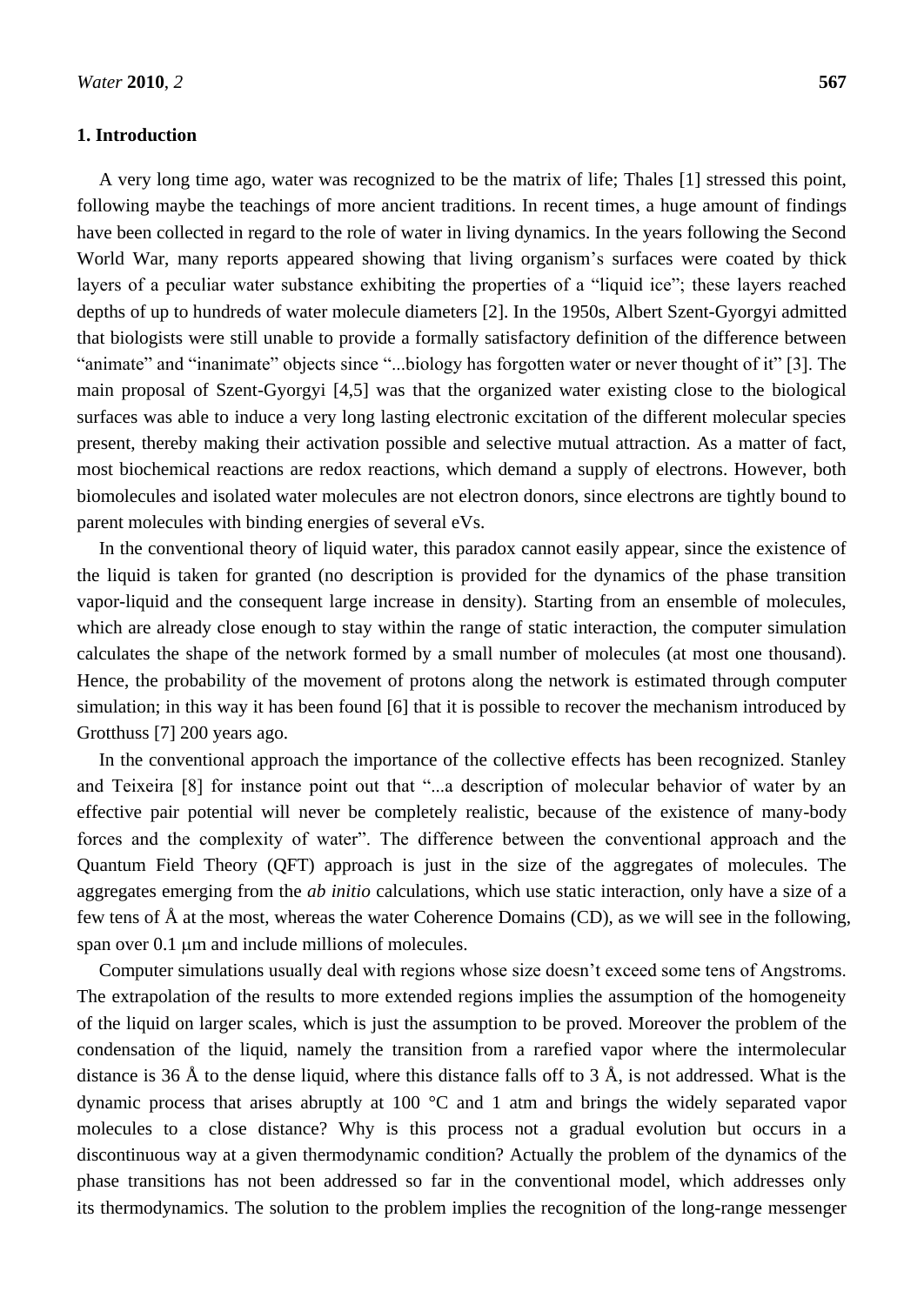able to attract the initially separated molecules to a much closer distance, namely a messenger able to establish a communication among molecules which are 36 Å apart.

This messenger must be the electromagnetic field, which is the field that modern quantum physics considers responsible for the interaction between particles, in this case the molecules that are not at rest but are subjected to quantum and thermal fluctuations.

The conventional approach introduces the *a priori* not unreasonable approximation that only the static part of the interaction is relevant. The QFT approach includes also the non static interaction, which has a much longer range than the static one.

Let us come back to the problem of the electron transfer in liquid water. The ionization potential of a water molecule is 12.60 eV [9], an energy corresponding to soft X-rays. In this situation, what could be the source of the electrons supplying the redox reactions? Szent-Gyorgyi [5] was able to recognize that water at interfaces was just the electron supplier, but this would have demanded a deep reshuffling of the electron clouds of water molecules. Szent-Gyorgyi suggested that, at least in living organisms, there were two different electron energy levels of water molecules, the excited state and the ground state. According to this suggestion, a voltage should appear at the boundary between interfacial water and bulk water. He also suggested that this property should give rise to energy transfer in biological systems and to the long lasting electronic excitations which were observed.

In the following decades, however, mainstream Molecular Biology focused on the interactions among biomolecules [10-12], neglecting any possible role of water. Simultaneously, water investigations focused on the inner structures of pure water, which is actually an abstraction since there is no such thing in Nature as pure water, because water always contains other molecular species, first of all atmospheric gases. The problem of electron transfer [13] in the water of living organisms has not been addressed.

Recently, a surge of interest has arisen concerning the role of water in organizing structure, which makes the emergence of complex dynamics possible [14]. As an example, we quote here recent reports on the presence of coherent structures within organisms, which make specific biological functions possible. We refer in particular to the studies on photosynthesis [15-17]. In these articles, a very long time of coherence of chloroplasts is reported, possibly larger than predicted by the available theories of biomolecules. Since theoretical investigations based on Quantum ElectroDynamics (QED) have suggested the spontaneous emergence of coherence in liquid water [18,19], an appealing possibility is that the coherent electromagnetic field responsible for the coherent molecule structures in water, which are in principle very long lasting, could explain the peculiar coherence of chloroplasts.

An additional indication of the organizing role of water has been recently provided [20] in the frame of the investigations on the Beloussov-Zhabotinsky (BZ) phenomenon, which is a regular time oscillation of the concentrations of chemical reagents within a suitably prepared system. It has been shown that the regular oscillation appears only when the amount of water bound to the surface exceeds a critical threshold; an indication emerges that water could play the essential organizing role.

In the present paper, we wish to discuss the requirements imposed by the structure of water to its ability of governing molecular dynamics within itself. In this frame we will try to understand the rather unique role of water in living organisms (actually water cannot be replaced by any other H-bonded liquid), and the differences between the normal bulk water and "special waters" such as those close to the surfaces, which mimic the water in biological systems.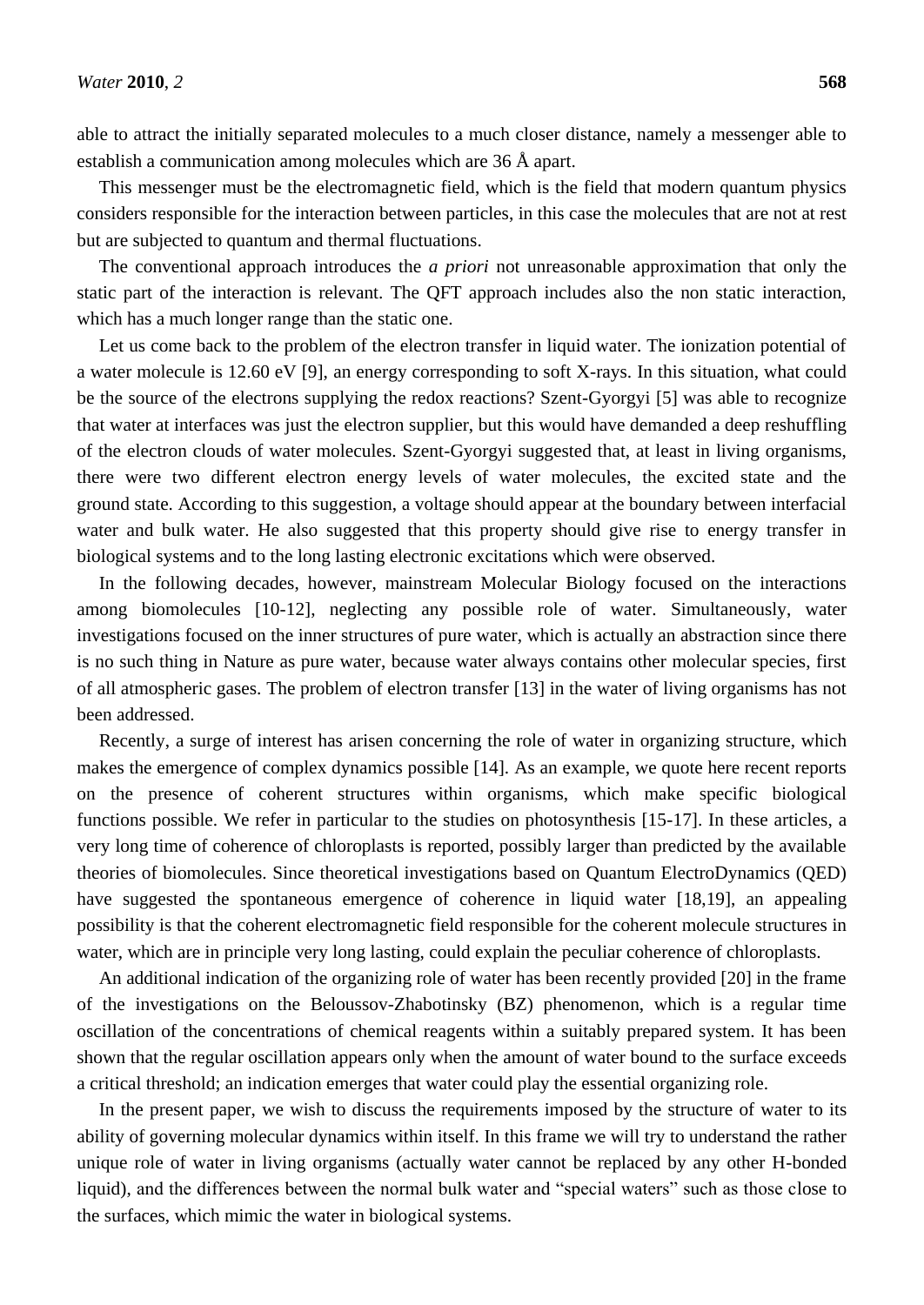#### **2. Anomalous Phenomena in Liquid Water and Living Organisms**

The anomalous properties of interfacial water were already known in the late 40s [2]. Water in living organisms could be considered interfacial water since there is almost no point in the organism that is farther than a fraction of a micron from a surface (cell membranes, macromolecule backbones, *etc*.). Interfacial water has been investigated by a number of researchers [21-23]. In particular, it has been discovered that thick layers of water contiguous to biological surfaces remain static when the surrounding fluid is vigorously stirred [24], and there is a relationship between the thickness of the layer and the intensity of the stirring of the surrounding fluid. Subsequently, Pollack and Clegg [25] suggested the existence of a linkage between these unstirred layers and the zones (EZ, Exclusion Zone) where solutes were unable to penetrate; whose existence in eukaryotic cells was pointed out for the first time by Mollenhauer and Morrè in 1978 [26]. Further contributions to the investigation on EZ water can be found in the bibliography of reference [25].

The properties of EZ water have been widely investigated by the group led by G.H. Pollack [27-31]. By using dyes dissolved in water as a probe, he was able to detect the existence of extended regions in the boundary between the liquid and the wall of the container, where the dyes were prevented from entering (exclusion zones, EZs), provided that the wall was an hydrophilic surface. The depth of EZs could reach a length of some hundreds of microns, much longer than the estimates of conventional studies on liquid water. For instance, in the computational scheme presented by Buch *et al.* [32] the interfacial layers are defined to contain 60 molecules, whose total size cannot exceed a couple of hundreds of  $\hat{A}$ , a length smaller than the observed depth of the EZ layer by four orders of magnitude.

The physical properties of EZ water could be summarized as follows:

- (1) EZ water is considerably more viscous than normal water (about ten-fold).
- (2) EZ water has a negative electric potential (up to 150 mV) with respect to the neighboring normal bulk water; thus the pair EZ water-normal water is a redox pile. This property of EZ water could account for the source of electron excitations looked for by Szent-Gyorgyi.
- (3) Protons concentrate at the boundary between EZ-water and bulk water
- (4) EZ water exhibits a peak of light absorption at 270 nm; it emits fluorescence when excited by light having this wavelength.
- (5) The illumination of EZ water by light (especially IR radiation) increases the depth of the layer.
- (6) As previously said, EZ water cannot host solutes.

The above list of properties appears quite mysterious in the frame of conventional ideas about liquid water. A possible objection on the nature of EZ water, namely that the observed EZ could be a network of filaments protruding from the wall within water, has been ruled out by careful experimental investigations [33].

EZ water appears to be a different phase of liquid water. The problem of how many phases liquid water is made of is a long standing problem. As far back as in 1892, Roentgen [34] proposed a two-phase model of liquid water, designed to fit the observed behavior of the coefficients of solubility of the good solutes with temperature. This model was generally accepted until the early 30s, when Bernal and Fowler [35] criticized it on the ground that the water molecule obeyed a well defined Hamiltonian which did not allow more than one phase within the same thermodynamic conditions.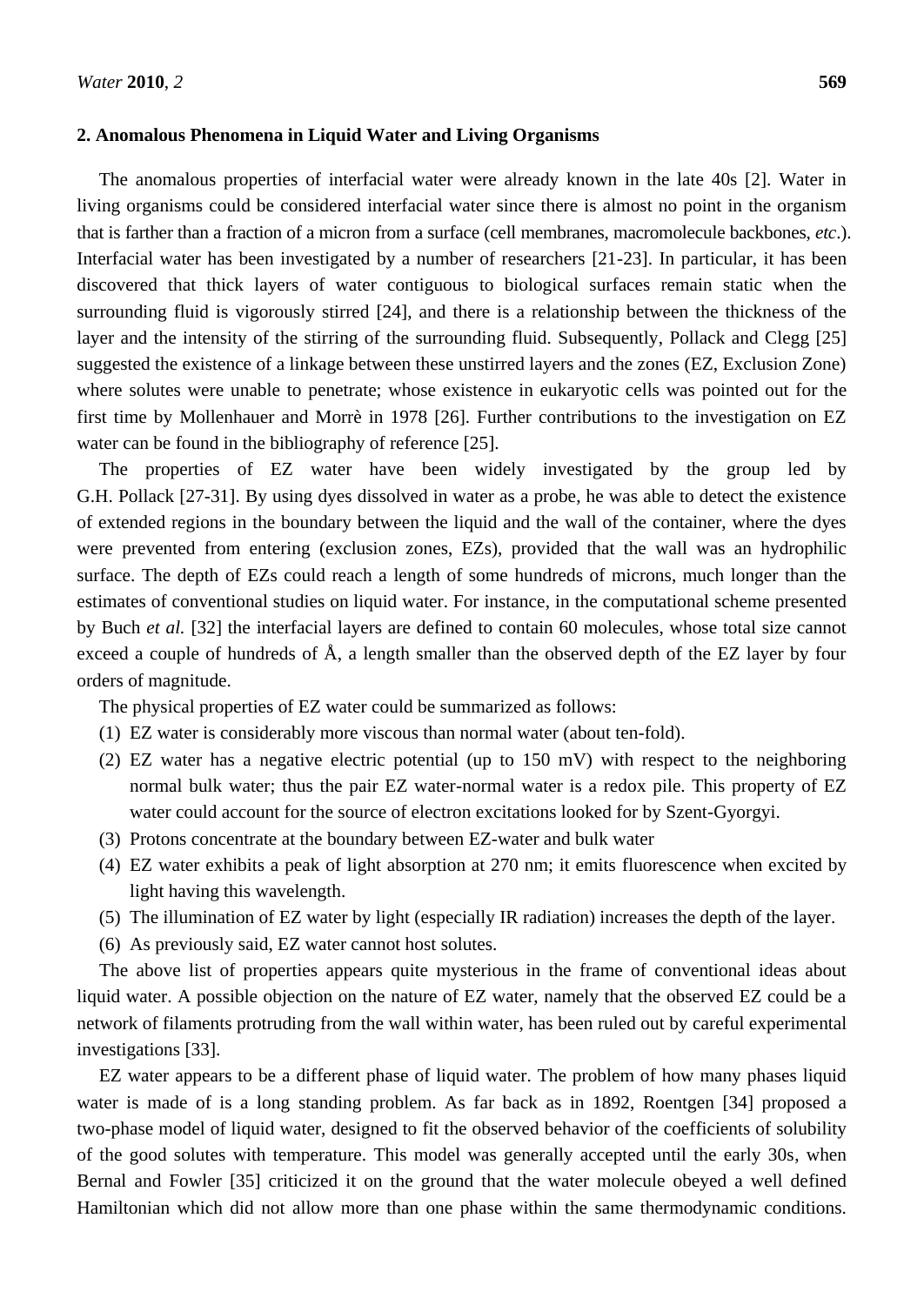However, only a few years later a model was proposed, in the frame of Quantum Field Theory (QFT), about superfluid liquid Helium [36], which was considered a two-phase liquid. The objection of Bernal and Fowler was circumvented since the liquid was no longer considered as a collection of single molecules; the so-called normal phase only was considered as such, whereas the superfluid phase was a collective state made up not only of molecules but also of an extended field responsible for the correlation between molecules. Of course, this field was closely connected to the existence of the collective state and disappeared with it. The correlating field becomes therefore a component having equal rights as the molecules. We will discuss this topic in the next section.

Unlike the liquid Helium, liquid water has been regarded for many decades [37] as a mere collection of single molecules kept together by static short range forces (H-bonds or else) whose binding was possibly counteracted by thermal collisions or by the oscillations of molecules endowed by the excitations of the low-lying states (less than 200 cm<sup>-1</sup>) of the molecule spectrum. However, this picture hardly gives any room for more than one phase of liquid water. Consequently, water has been regarded for a long time as a one phase liquid. Actually, neutron scattering probes liquid water as a homogeneous liquid [38]; however, in recent times evidence has begun to be collected about an inhomogeneous structure of liquid water [39]. The results of experimental probings of the structure of water should actually be weighted in the light of the resolution time of the experiment, which is the duration of the elementary measurement of the scattering event. Should the two-phase structure give rise to a fast moving landscape, the actual observation of this structure would demand a resolution time shorter than the typical life-time of the landscape. Consequently, the departure from a homogeneous structure could not be observed until recent times, when the resolution time of the experimental probes became short enough. Vibrational spectroscopies have been suggested as a probe for detecting fast moving inhomogeneous structures since transition frequencies are sensitive to local molecular environments [40,41]. The existence of a plurality of phases of liquid water has recently received important corroboration. There have been reports that by submitting liquid water to well defined physical treatments (irradiation by electromagnetic waves, suspension of microspheres of inert materials, dissolution of fullerene macromolecules), special varieties of liquid are obtained having properties different than normal water and similar to EZ water [42-44]. Moreover, a variety of water-having properties similar to water present in biological organisms—has been obtained by performing particular biological processes in normal water, essentially connected with photosynthesis [45]. In this last case, viscosity was quite lower than in normal water, opposite to the case of EZ water. Other anomalous properties of the above varieties of water involve thermodynamics (strong decrease of the mixing heat with titrated alkaline solutions) [46] and electrochemistry (different shapes of the deposits of electrolytes on the electrodes) [42].

The co-existence of several phases of liquid water in the same thermodynamic conditions therefore can be no longer excluded. As said before, the contrary argument produced by Bernal and Fowler might be circumvented by assuming the existence of collective states of the water molecules which require the existence of a mesoscopic/macroscopic correlation field, like the one present in superfluid Helium. Should this correlation field be able to exist in many configurations, the possibility of many collective states of water, and hence many phases, could emerge. This possibility of course could not emerge in the conceptual framework of Quantum Mechanics where a collection of molecules interacting through static forces admits, according to the fundamental theorem of von Neumann [47], a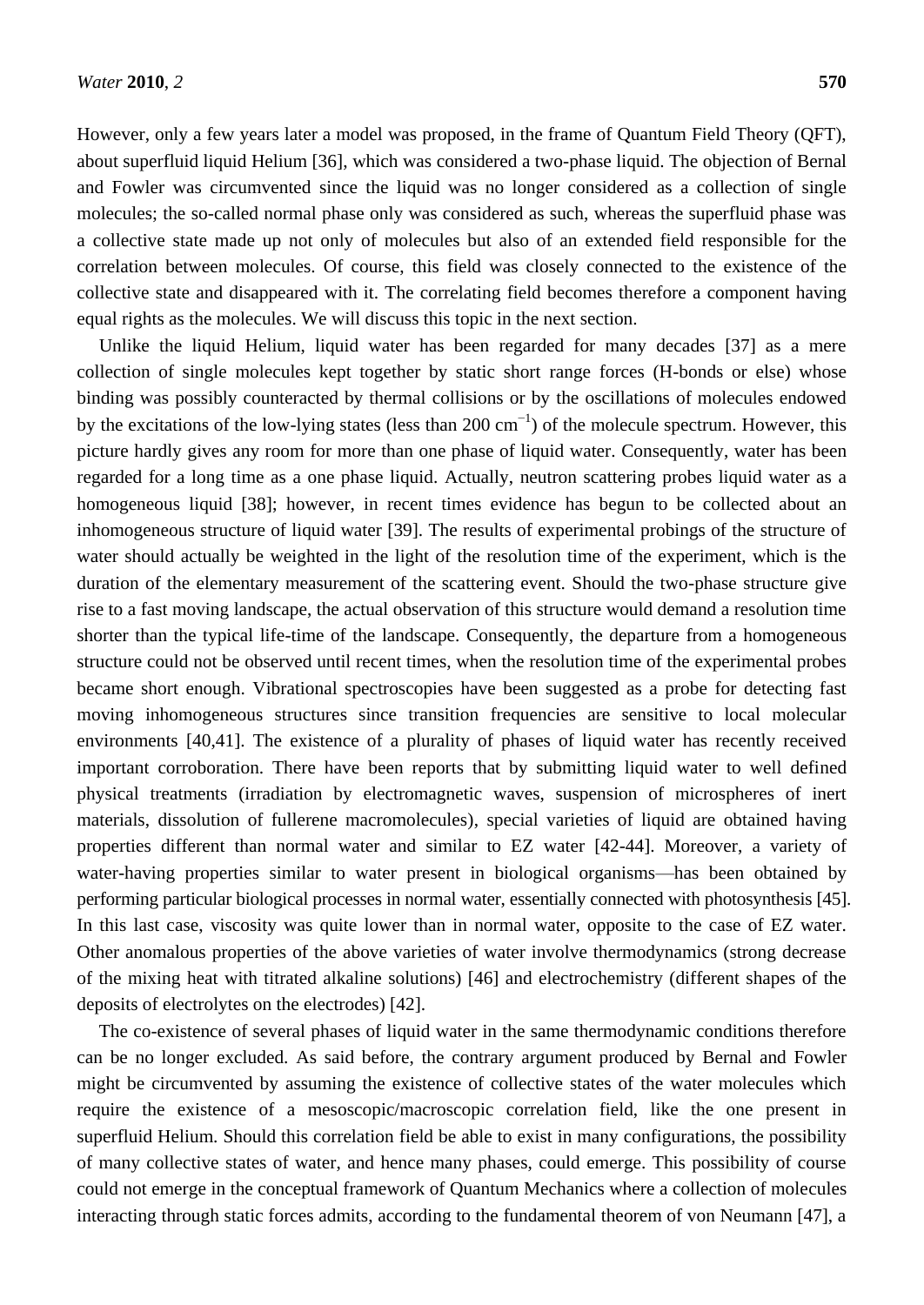unique ground state (vacuum) and hence a unique phase at given thermodynamic conditions. It is therefore not surprising that the conventional *ab initio* approaches to water [48], based just on Quantum Mechanics, describe it as a monophasic liquid. On the contrary, the conceptual frame of QFT admits infinitely many ground states (vacua), each one corresponding to a particular function describing the expectation value of the involved field [49]. In the QFT approach, the quanta of the field correlating the molecules are components of the system on the same ground that the molecules; of course they would disappear when the system is dismantled. In QFT the interaction is considered an object as much as the basic components. Moreover, the tight binding between molecules and the correlation field produces new basic objects named quasi-particles and the conventional separation between matter and interaction is dropped out [49]. It is interesting to recall that a similar vision has been anticipated a long ago, in the conceptual frame of vitalistic biology, by the German botanist Julius Sachs [50], who pointed out that in living organisms, such as the plant cells, matter and energy

An important feature of the QFT approach is the fundamental role assumed by the physical variable, named the *phase* Ф of the field (which should not be confused with the thermodynamic phase). The *phase* Ф describes the rhythm of oscillation of the field and therefore the wavelike aspects of the system. The duality between particle and wave descriptions of the physical system is embodied by the uncertainty principle, between the number N of the quanta (which are the photons for an electromagnetic field, the atoms or molecules for the matter field, the quasi-particles for the interacting field) and the phase  $\Phi$  (Equation 1) where h is the well known Planck constant.

are not separate but a unique substance he called *energid*, which means energized matter.

$$
\Delta N \, \Delta \Phi \ge h \tag{1}
$$

This principle appears in Quantum Field Theory where the number of component particles is left undefined; this principle does not exist in the ordinary Quantum Mechanics where a phase is attributed to a definite number of particles. In this sense, ordinary Quantum Mechanics appears as a semi-classical approximation to a complete Quantum Physics, which is more correctly described by the Quantum Field Theory.

Inequality [1] has an analogous meaning of the Heisenberg relationship between the uncertainties of position and momentum and tells us that it is impossible to define simultaneously both the number of quanta (namely the microscopic structure) of the system and its phase, which, through the well defined mathematical function describing it, could have an information content. After all, it is well known that a talk, which carries an information, is nothing else than an ensemble of frequencies evolving in time according to a well defined law. What inequality [1], which summarizes the content of QFT, tells us is that an information content *evolving in time* (namely an information not given once and for all from outside), in other words a living information, cannot be attached to a well defined ensemble of molecules and quanta.

Since we know [51] that liquid water is the fundamental ingredient of living organisms, whose decrease below a concentration threshold destroys the possibility of life, we should conclude that the physical properties of liquid water, as understood in the conceptual frame of QFT, should mirror the above stated properties. In order to check this possibility, we need to describe water as a large ensemble of molecules (matter field) interacting through a long-range field (the only possible candidate is the electromagnetic field) and verify the existence of many solutions, corresponding to the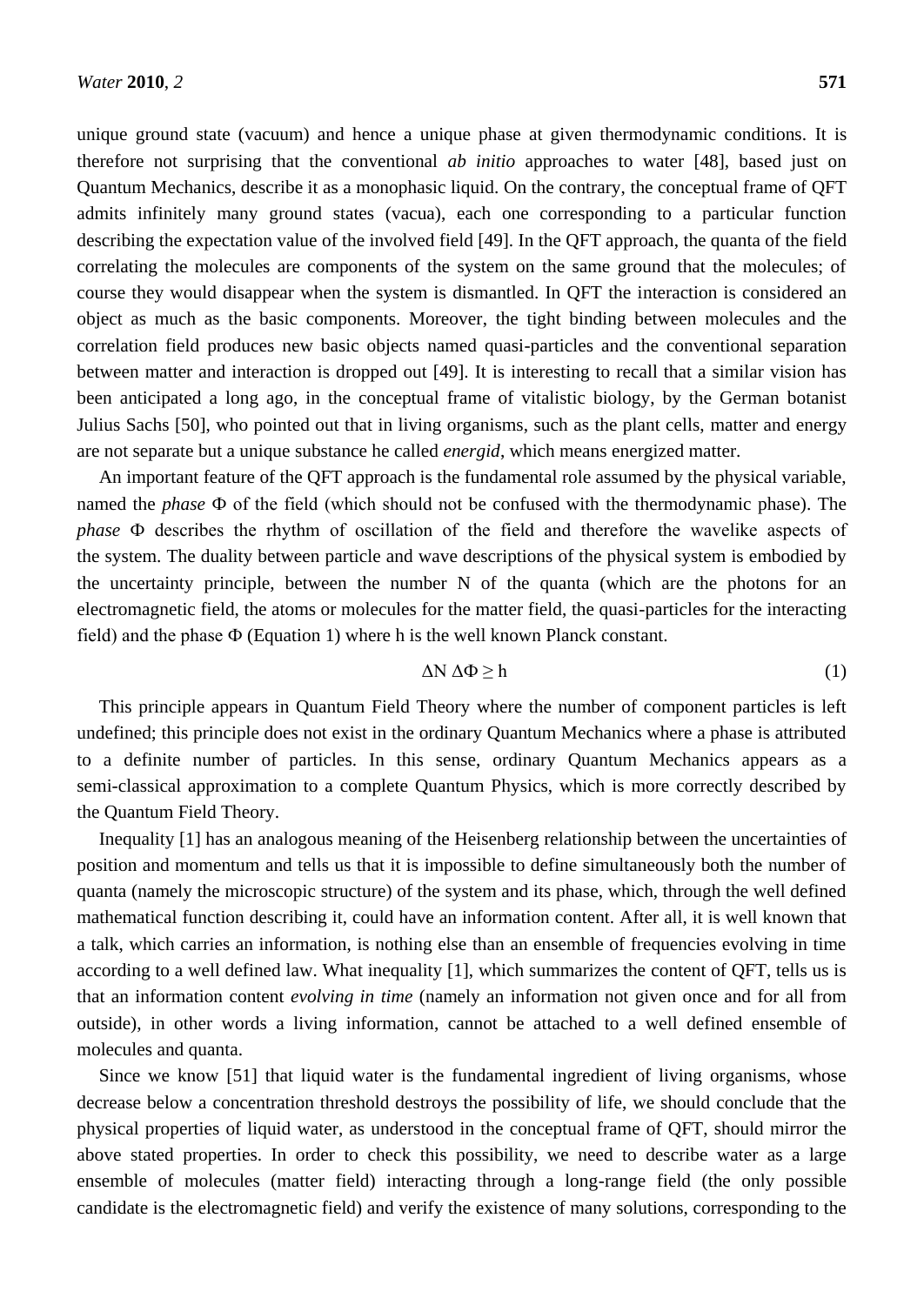plurality of phases (in the thermodynamic sense) required by a living organism able to self-organize and therefore containing an information reservoir [52].

#### **3. A Quantum Field Theoretical Description of Liquid Water**

The process of condensation of matter, namely the transformation of an ensemble of uncorrelated molecules, a gas, in a collective of molecules performing in unison, a liquid or a solid, has presented a number of conceptual problems to the physicists. For a long time during the last century, condensed matter was regarded by most physicists as a dense gas where molecules became so close that short range static forces (van der Waals forces, Lennard-Jones forces, London forces, H-bonds) acquired the possibility of keeping them together. This approach reversed cause and effect since it didn't explain why molecules could have reached a distance where static forces became effective. In any case in this approach, which is not based on Quantum Field Theory, the phases of the components played no role whatsoever.

A different approach was conceived during the investigation of a liquid, the superfluid Helium, where the existence of a phase correlation among components is undeniable [36]. For a long time, this approach remained confined to liquid Helium as a consequence of the misconception that a macroscopic Quantum Physics could exist only at low temperature. In the last years, however, thanks also to the progress of Quantum Optics, the general problem of the interaction of a large number of microscopic components with an electromagnetic field (e.m.f.) has been addressed, achieving a number of non trivial results. Recently, in the theoretical frame of Quantum Optics, it has been discovered [53] that a closely packed ensemble of atoms is able to leak out photons (namely to give rise to a non vanishing e.m.f.), also in the absence of external driving, provided that the usual Rotating Wave Approximation (RWA), which is equivalent to neglect all the couplings between e.m. modes with different frequencies, is dropped. This result, which is derived rigorously from the basic equations of Quantum Optics, can be understood by recalling that in Quantum Physics the vacuum is able to exchange energy and momentum with matter, as shown by well known effects such as the Lamb-shift or the Casimir effect. Just considering the existence of the fluctuations of the quantum vacuum, as far back as in 1916, W. Nernst [54] suggested the possibility of tuning together the fluctuations of all the components of a system and therefore the appearance of a common phase.

This possibility has been checked in the framework of QED where the interaction among atoms mediated by the e.m.f. is addressed starting from first principles [55-57]. We will summarize here the main points of this approach, by avoiding all the difficulties of the rigorous mathematical treatments and the technicalities of QED. We will use intuitive arguments extensively to the benefit of non specialists, paying the price of some lacking precision in places.

Our starting point is an ensemble of a large number N of atoms (or molecules); For the sake of simplicity, we assume that they have two states only—the ground state and the excited state—whose excitation energy is  $E = hv$ . This assumption will be dropped eventually. The size of an atom is in the order of 1 Å, whereas the size of the photon able to excite the atom is its wavelength  $\lambda = c/v$ , which, in the case of an excitation in the range, as usual, of 10 eV, would be in the order of about 1000 Å. Therefore, the size of the object able to induce a transition in an atom is about one thousand times larger than the atom! Just this mismatch is at the origin of the possibility of producing extended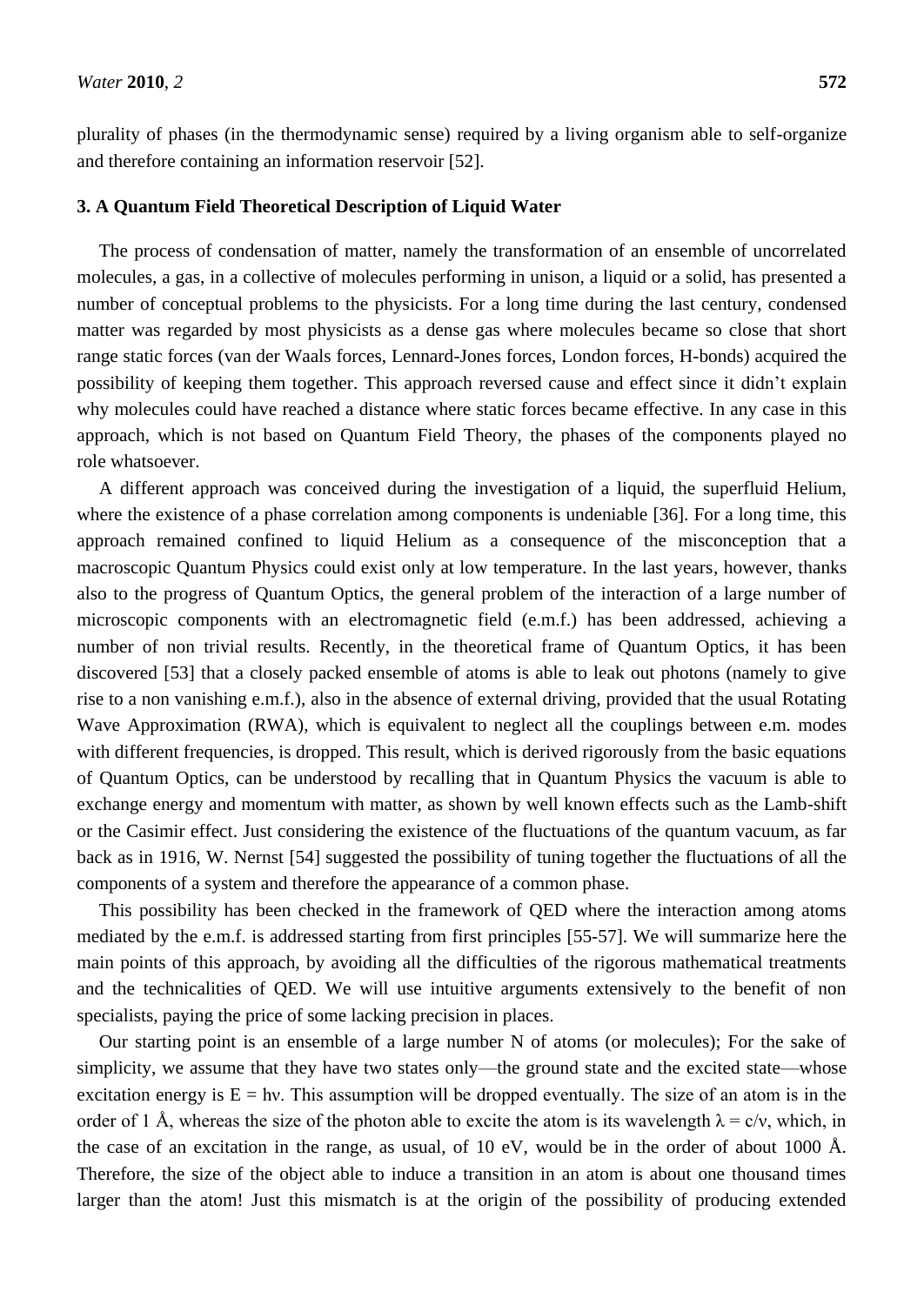regions where component atoms are correlated. As a matter of fact, one (virtual) photon, which got out from the quantum vacuum because of Heisenberg quantum fluctuations, could excite an atom with a probability P in the order (according to the estimates based on the Lamb-shift) of  $10^{-4} \div 10^{-5}$ . The excited atom would decay after its typical decay time, giving back the photon, which could alternatively be reabsorbed by the vacuum or excite another atom. The relative probabilities of the two events would depend on the density  $n = N / \lambda^3$  of the atoms present within the volume  $\lambda^3$  of the photon. When the density n exceeds the threshold  $n_{\text{crit}}$  (Equation 2), the photon would never be able to reach again the vacuum and will bounce forever from one atom to another within the volume  $\lambda^3$ .

$$
P \lambda^3 n_{\rm crit} = 1 \tag{2}
$$

Therefore, the vacuum has given a photon to matter. This process would go on until many photons get trapped and a sizeable electromagnetic field (e.m.f.) is built in this region. This field produces two consequences:

- (1)it attracts co-resonating atoms, which are of course the atoms of the same species, producing a large increase of density, as observed in the phase transition vapor-liquid; the saturation density corresponds to the inter atomic distance at which hard core repulsion becomes important. So the observed density would depend on the short range forces.
- (2)it produces a common oscillation of all the trapped atoms giving rise to a common phase within the whole region, which for this reason is named Coherence Domain (CD). This common phase of oscillation does not coincide with the original phase of the free photon, since the time of oscillation of the photon involved in the common oscillation with atoms should be supplemented by the time spent within atoms in the form of excitation energy.

In this process, atoms and photons have lost their original identity, giving rise to energized matter (the *energid* of Sachs) made up of quasi-particles *entangled* among them in the CD. Just for this reason, photons cannot get out from the CD; their squared mass  $m^2 = h^2 v^2 - h^2 c^2 / \lambda^2$ , which is zero for a free photon, becomes negative for the quasi particle (self-trapped photon) because of the above mentioned increase of the oscillation period and hence of the decrease of the frequency. A negative value of the squared mass implies the impossibility of propagating and consequently the quasi-particle would remain trapped within the CD. This is quite a fortunate result since it guarantees the stability of the system, which would otherwise continuously lose energy.

The concentration of energy in a small number of microstates (in principle just one) from the original large number of microstates (corresponding to the many configurations of the uncorrelated atoms) implies a large curtailing of entropy, which would violate the Second Law of Thermodynamics unless a corresponding amount of energy is released outwards. This release of energy gives rise to an *energy gap*, which implies that the energy of the coherent state is lower than the energy of the original non-coherent state. The energy gap prevents the occurring of a Perpetuum Mobile; the energy lent originally by the quantum vacuum is given back through the above outflow of energy which is nothing else than the latent heat of the phase transition. The conservation of energy and the Second Law of Thermodynamics are consequently satisfied. It is apparent that the above Quantum Field theoretical predictions agree completely with the observed pattern of a vapor-liquid transition. In the conventional approach, computer simulation techniques have allowed investigation of the properties of water clusters made up of a small number of molecules and their stability [58]. In these investigations, it has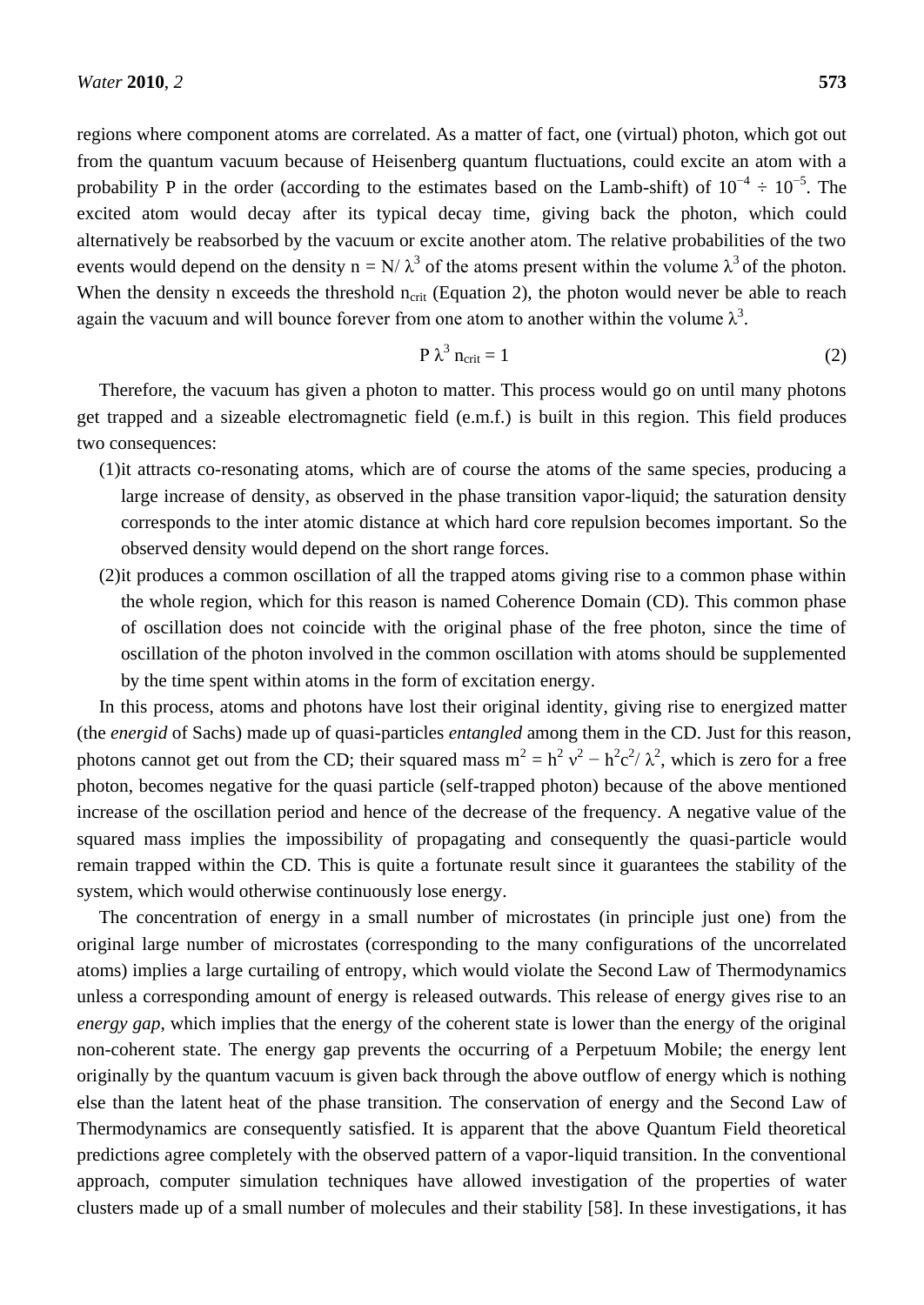been recognized that many-body forces should play an important role. In other words, condensed matter cannot be described in terms of pair potentials only.

The electrodynamic attraction induced by the onset of coherence is supplemented in real systems by the short range static attractions which could play a role only after molecules are brought in close contact by QED attraction. We should point out that the static attraction does not occur between the molecules in their individual ground state but among molecules which are in the coherent state where there is a significant contribution of the excited state. We will see that this consideration is very important in the case of water.

In the real case of molecules having not just two internal configurations but many, the choice of the pair of states involved in the coherent oscillation demands, as discussed in [18], the estimate of the time required by the onset of the coherent regime. The pair of states which eventually gives rise to the coherent state is the one having the fastest rising time toward the state where the coherent oscillation appears. In the case of water, this time has been estimated to be in the order of  $10^{-14}$  seconds [18].

At non-vanishing temperature T, the electrodynamic attraction is counteracted by the disruptive dynamics of thermal collisions which could push a number of molecules out of tune. In reference [18], a statistical derivation is given allowing to estimate, for each value of T, the fraction  $F_{nc}(T)$  of molecules which have lost coherence because of the thermal noise. The two fractions  $F_c(T)$  and  $F_{nc}(T)$ of coherent and non-coherent molecules are tied, as in the case of superfluid liquid Helium, by the relationship:

$$
F_c(T) + F_{nc}(T) = 1 \tag{3}
$$

Equation (3) determines, for each T, the total number of molecules belonging to each phase, but each molecule crosses over between the two phases continuously in time. This phenomenon produces a landscape flickering in time, so that a measurement whose resolution time is longer than the typical time of flickering would detect a homogeneous liquid; only measurements having a resolution time short enough would detect the two-phase structure depicted above.

However the situation would change near a wall, where the attraction between the molecules of the liquid and the wall would be able to stabilize the coherent state, thus shielding it from the disruptive effect of collisions.

Let us discuss now the peculiar case of water. The above theory applies to all molecular species. However, as shown in references [18-20], in the case of water the excited state involved in the coherent oscillation (12.06 eV) lies just below the ionization threshold of the molecule (12.60 eV). An oscillation of 12.06 eV corresponds to a water CD size of 0.1 microns. The onset of the coherent oscillation gives rise to the appearance of one quasi-free electron in the coherent state; therefore, the CD becomes a reservoir of quasi-free electrons that are easily excitable. In reference [59], the spectrum of excitations of water CDs has been derived; each excitation corresponds to a coherent *cold* vortex of quasi-free electrons. Actually, quasi-free electrons belong to a coherent state so that an external perturbation that is smaller than the energy gap, cannot be received by any individual molecule, but is stored by the CD as a whole, giving rise to a collective excited state, which is still coherent. The analysis of reference [59] shows the existence of a huge number of excited states, characterized by their angular momentum L, whose energy spacing is in the order of radiowave energy (some tens of kHz). Since the vortices are cold, they cannot decay thermally, thus their lifetime depends on the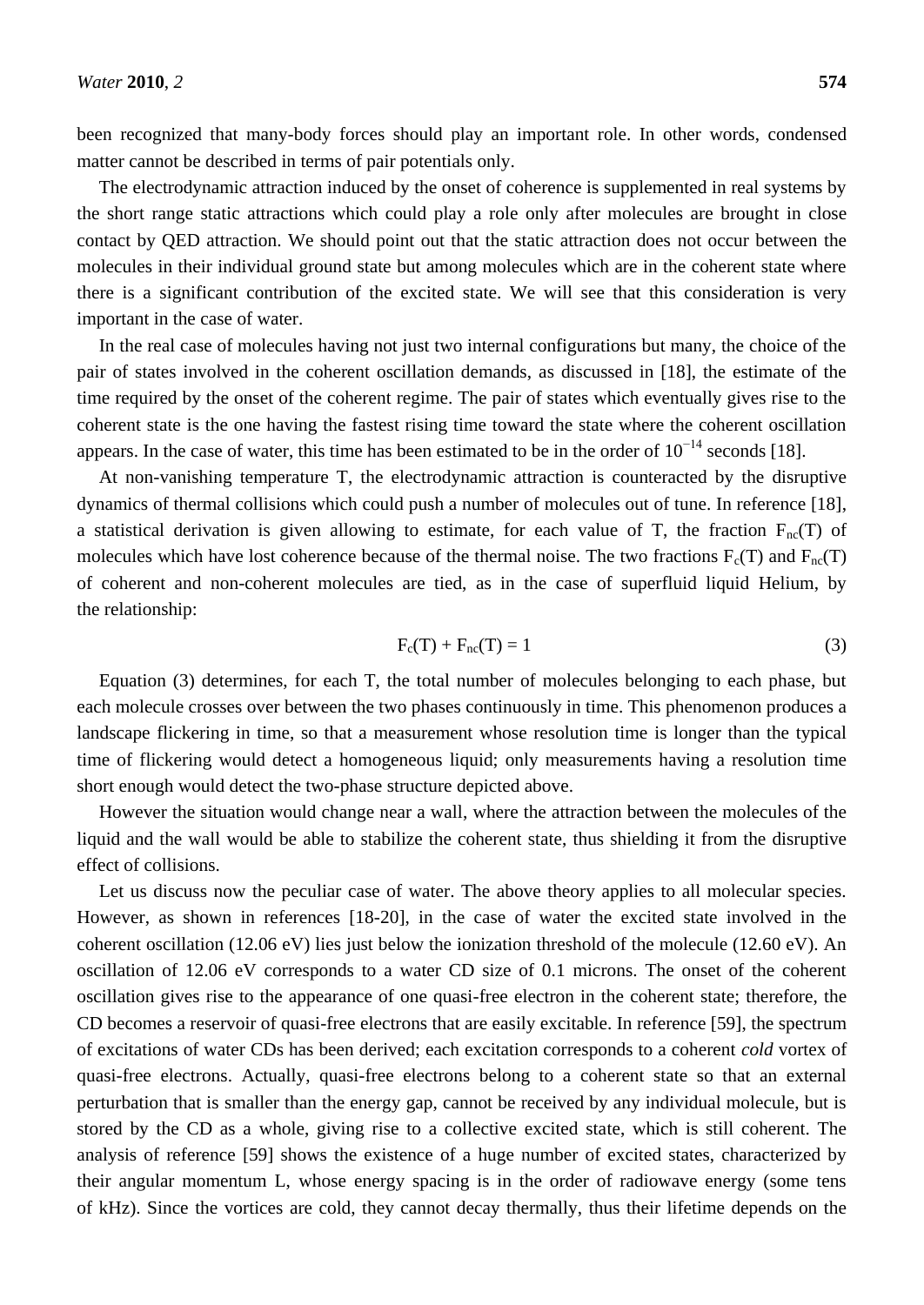lifetime of the parent CD. Consequently, the excitations of CDs could last a very long time and, moreover, give rise to a sum of several subsequent excitations whose energy therefore becomes higher and higher. The possibility of the storage is increased by the coupling of the magnetic moments of the cold electron vortices with the Earth's magnetic field, which aligns them. The spectrum of the excited states of the water CDs, given in reference [59], is limited upwards by the energy gap which is 0.26 eV per molecule; since in a CD there are about six million molecules, it is apparent that the spectrum of an isolated water CD has practically no upper limit. This means that within the CDs it is possible to store amounts of energy that can reach the visible and the ultraviolet. In this way, the water CD would become a device able to collect the energy coming from the environment and transform it into energy able to induce electronic excitations in the biomolecules surroundings the CDs. This property, which emerges naturally in the scheme of QFT, implements the requirement of Szent-Gyorgyi [3-5] made long ago on purely biological grounds. This result opens new perspectives in the investigation of important natural phenomena such as lightning. A lightning blot emerges from clouds, which are ensembles of droplets of water suspended in air; nothing else. In spite of this simplicity, huge amounts of energy and electric charge are carried by the lightning. Since we have proved that a water CD can easily release electrons and can store huge amounts of energy, we are faced by the appealing possibility that we could learn something about the dynamics of lightning by using the QFT approach.

We conclude this section by discussing the structure of the short range static forces among the coherent water molecules. As shown in reference [18], the excited state appearing in the coherent state of water is a 5d state, namely, in this state there is a very decentralized electron having a high angular momentum  $(L = 2)$ . The electron cloud in the excited state assumes, therefore, a torpedo like shape; the average shape of the electron cloud in the coherent state is the combination of the shapes in the two component configurations between which the coherent molecule oscillates. As discussed in reference [60], the contamination of the electron configuration of the excited state induces the appearance in the ground state electron cloud of two protuberances oscillating with the same frequency of the collective oscillation of CD. This produces the observed phenomenon of the H-bonding, which becomes therefore an effect of the existence of the coherent regime. So the H-bonded network of water molecules is the phenomenological appearance of the coherent fraction.

#### **4. Liquid Water Close to Surfaces**

A conclusion in the previous section was that normal liquid bulk water is a combination of a coherent phase and a non-coherent phase, whose amounts depend on temperature; however each molecule crosses over continuously between the two phases according to the typical time scale of the thermal noise so that we get at last a flickering space picture. Near a surface, the interaction between molecules and walls introduces a new factor into the dynamics. Should the water-wall interaction be strongly attractive as in the case studied by the Pollack group [27-31], the disruptive role of thermal collisions gets neutralized and the whole interfacial water is allowed to stay coherent, mimicking the case of low temperature water ( $T \le 200$  K) which is fully coherent as shown in reference [61]. In fact, a fully coherent water appears as a glass since it is impossible to touch a molecule without affecting all the others; viscosity consequently increases as observed experimentally. It is interesting to observe that water in living cells, where each water molecule is no more distant from some surface than some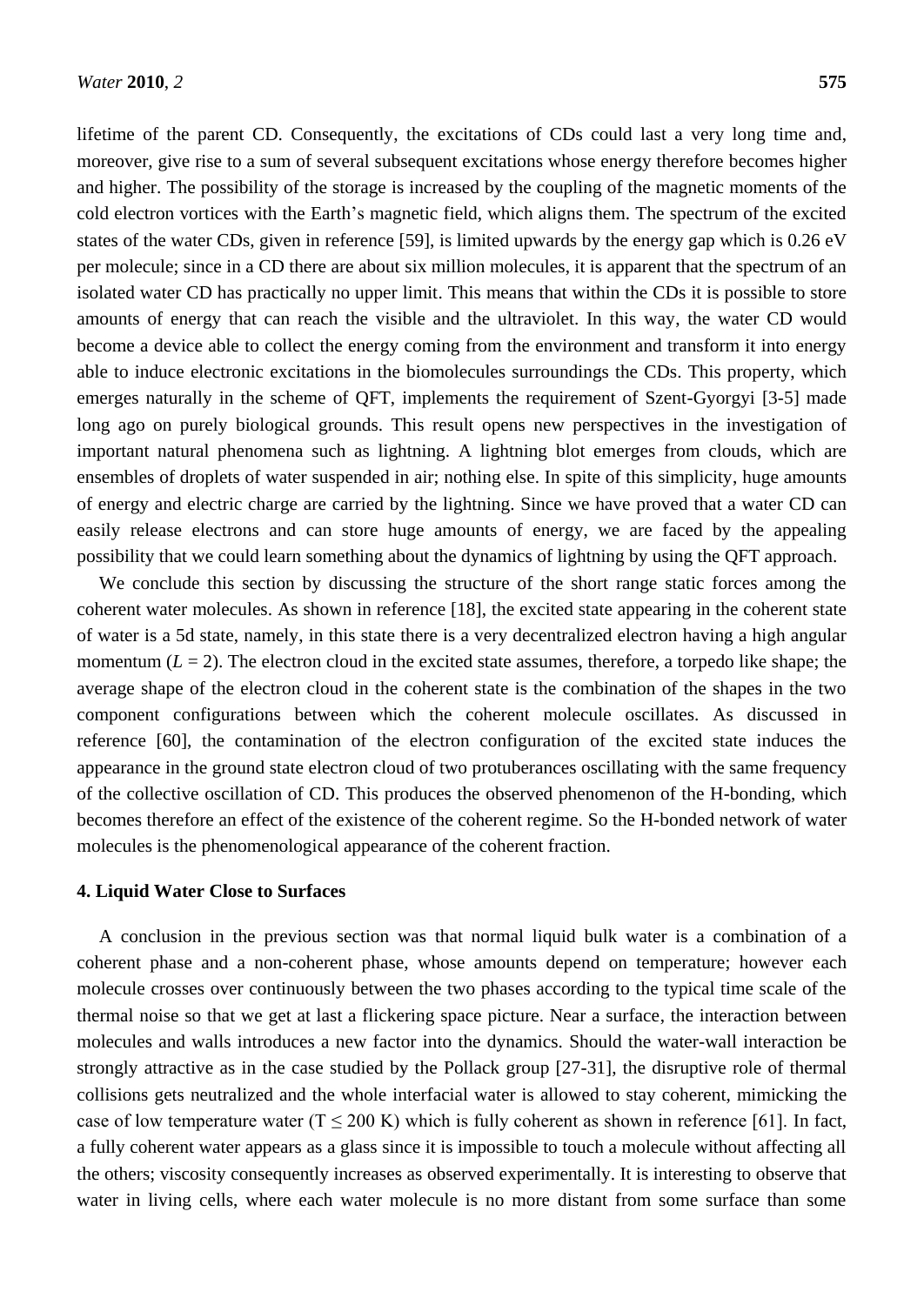hundreds of Ås, assumes a glassy appearance [62], which plays an important role in biology. As Pagnotta and Bruni [63] observe: *"interfacial and intracellular water is directly involved in the formation of amorphous matrices, with glass-like structural and dynamical properties. We propose that this glassiness of water, geometrically confined by the presence of solid intracellular surfaces, is a key characteristic that has been exploited by Nature in setting up a mechanism able to match the quite different time scales of protein and solvent dynamics, namely to slow down fast solvent dynamics to make it overlap with the much slower protein turnover times in order to sustain biological functions. Additionally and equally important, the same mechanism can be used to completely stop or slow down biological processes, as a protection against extreme conditions such as low temperature or dehydration*‖.

Let us compare now the QED predictions on coherent water with the observed properties of EZ water [27-31]. The absence of solutes in fully coherent water (glassy state) could be easily understood by considering that in the coherent state, water molecules are tightly packed together as much as they can. However, the density of coherent water is lower than that of normal water since coherent molecules are spatially wider than non-coherent molecules because they are a combination of the ground state and of a much more extended excited state. Consequently, coherent water is a low density liquid, but its molecules are simultaneously so packed inside that the entrance of external molecules is not allowed, which could only crowd on the surface. The strange property of the exclusion of solutes from the interfacial water thus becomes understandable in the QED framework.

Moreover, in the coherent water, electrons are kept oscillating from a ground state, where they are tightly bound and cannot escape at room temperature, to an excited state, where one electron is loosely hanging out of the electron cloud core. The ensemble of quasi-free electrons gives rise to two main consequences:

- (1)it could give rise, as discussed in the previous section, to excited cold vortices.
- (2)it could release electrons out of the CD, either by a quantum tunnel effect or by a mild external perturbation.

The second consequence accounts for the presence of electron transfer properties on the surface of coherent water. The interface between fully coherent interfacial water and normal bulk water becomes therefore a redox pile, as demanded by Szent-Gyorgyi [3-5]. These same properties have been observed in the EZ water [27], corroborating the assumption of its identification with the coherent interfacial water.

In reference [20], the jump of electric potential existing on the interface between coherent and noncoherent water has been estimated to be in the interval  $55 \div 120$  mV, in good agreement with the observed values of electric potentials on cell membranes and on EZ water.

We conclude this section by observing that in a living organism, water, which accounts for about 70% of the total mass and 99% of the total number of molecules, could be considered as fully interfacial water since each molecule is always closer than a fraction of a micron from some surface or macromolecule backbone, whereas the observed depth of EZ water is much greater.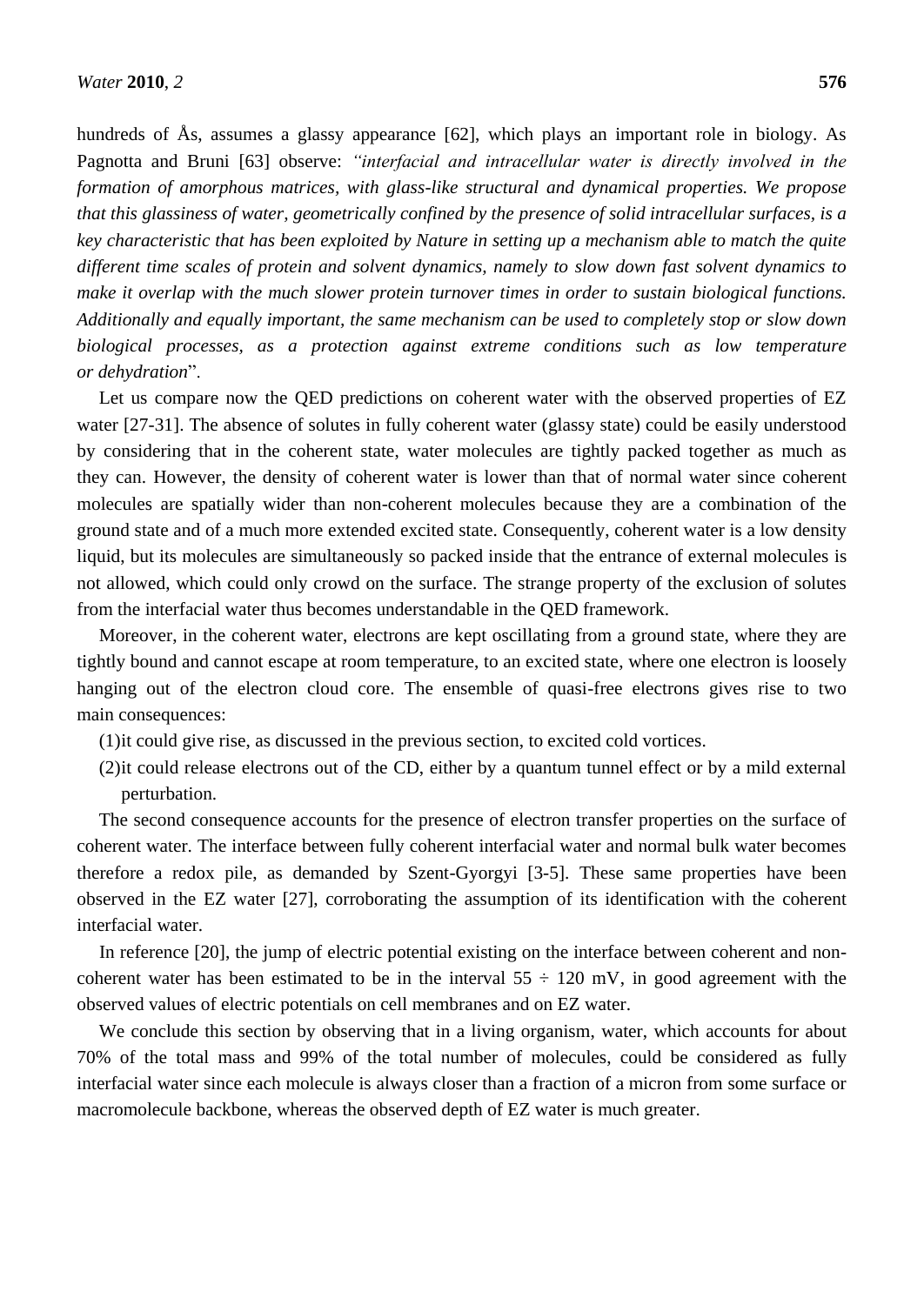#### **5. Coherent Liquid Water as a Dissipative Structure**

The possibility of coherent excited states of water CDs opens a fascinating perspective: the possibility of coherence among water coherence domains! In this way, many coherent regions—each having a size of 0.1 microns—could give rise to much more extended coherent regions, as in living organisms. A hierarchy of nested organized regions would emerge. In fact, this possibility holds only for liquids where the excited component of the coherent state lies just below the ionization threshold and this is just the peculiar case of water. However this perspective could become real only if a number of conditions are fulfilled.

We have seen that water CDs can be easily excited; water CDs are able to collect a large number of small external excitations (low grade, high entropy energy) producing single coherent vortices whose energy is the sum of all the small excitation energies but whose entropy is small (high grade, low entropy energy). This collective energy, however, cannot be released outwards in a thermal way and this explains the long lifetime of the CD excited states. In order to produce coherence among coherence domains, it is necessary to make CDs oscillate, which means that CDs should be able to discharge energy outwards.

A possible way out could be a chemical discharge of energy. Let us examine this possibility in detail. First of all, we observe that, should an external nonaqueous molecule contain in its own spectrum a frequency close to the oscillation frequency of the water CD, this molecule could become a *guest* participant in the water coherent dynamics and would settle on the surface of the CD. The difference of frequencies between CD and guest molecules should be smaller than the level *kT* of thermal noise, so that the molecule could match the frequency of the CD by stealing the needed energy to the thermal bath. This is a phenomenon well known in Quantum Optics, where it is denoted by the name *laser cooling* [64]. This condition determines which molecules could become guests of water CDs at a given value of T (and become consequently biomolecules). By calling  $v_{\text{CD}}(T)$  the frequency of the water CD (which depends on the number of components that depends in turn on T),  $v_i$  the frequency of the i-th molecule mode, the condition becomes:

$$
\left| \mathbf{v}_{\text{CD}}(T) - \mathbf{v}_{i} \right| \leq kT \tag{4}
$$

Inequality (4) suggests a possible criterion for selecting the molecules able to participate in a biological process. For instance, it is known that Nature selects 20 amino acids only to be used in living organisms, out of a total of one hundred. The possibility arises that the explanation of the above puzzle could reside just in the Inequality (4). The frequency of oscillation of the electromagnetic field trapped in the CD is 0.26 eV at  $T = 0$  in the ground state of the CD [18]. When the CD stores energy this frequency changes; moreover the frequency, which depends on the number of coherent molecules, decreases when this number decreases with an increase in temperature. We have not yet calculated the rate of such a decrease that should conceivably give a frequency of about 0.2 eV at room temperature; it is interesting that amino acids involved in living organisms exhibit spectral lines near this value. We think that the above conjecture deserves an investigation.

However, the differences between the radiative dipole moments of the guest molecules and of the water molecules could, in principle, disrupt the total coherence, unless the number of guests is small with respect to the number of water molecules. Using a metaphor, a dozen of singers chanting very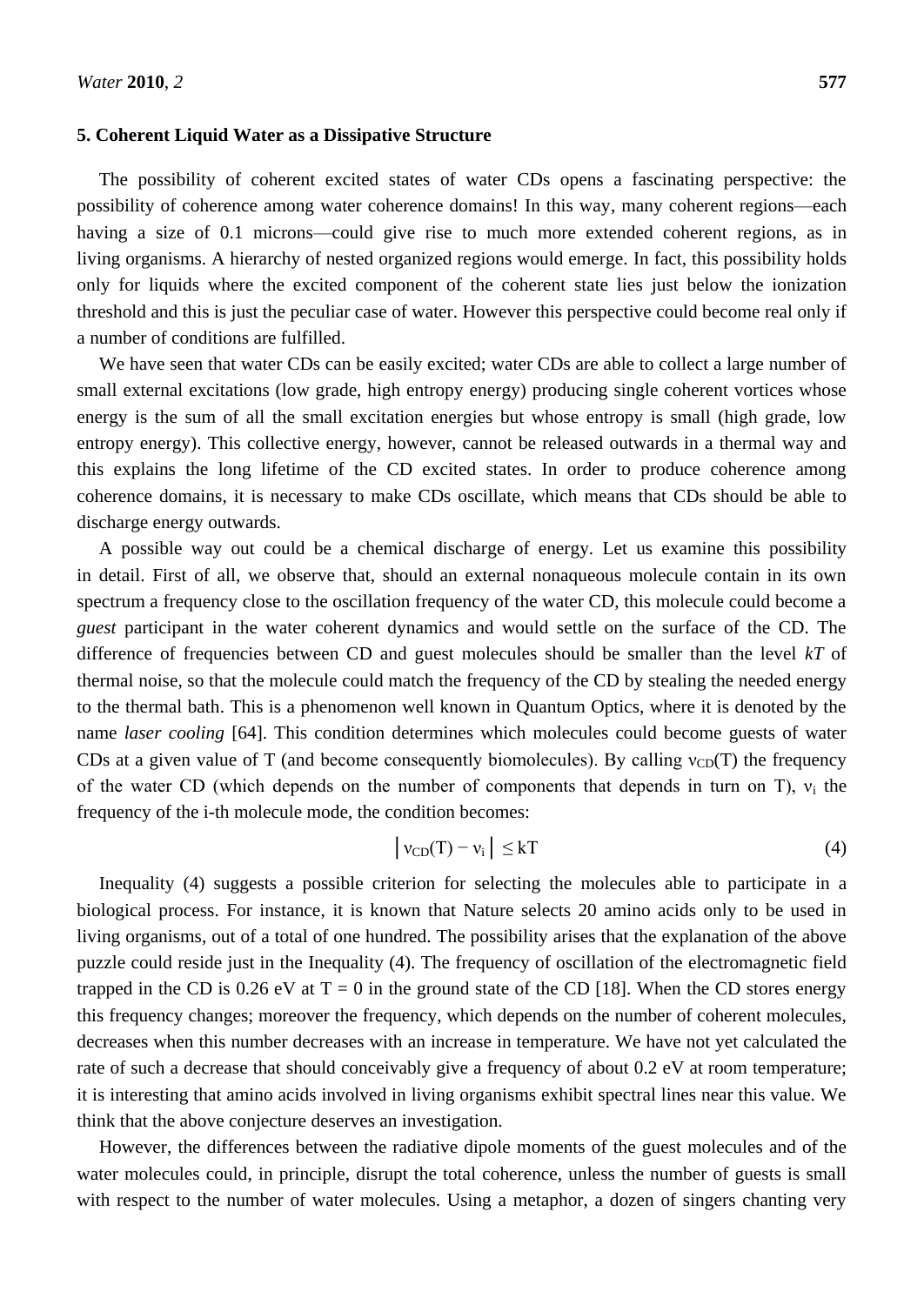loudly would not disturb a chorus of one thousand singing children, but would be a nuisance in a chorus of, say, fifty children. This consideration could help us to understand why water is so abundant in a living organism (99% of the total number of molecules). It is conceivable that water CDs would be unable to govern a larger number of guest molecules.

Therefore, if a water coherence domain was to accept a small number of guest molecules among its participants, then the excitation energy stored in the CD would become available to the guest molecules. When the amount of stored energy matches the activation energy of the guest molecules, it would be transferred to them, simultaneously producing their chemical activation, the energy discharge of the CD and a chemical reaction array; the CD would then behave as a multimode laser [18,56]. A number of consequences arise:

- (1) the CD has completed an oscillation, whose duration depends on the rate of energy storage, on the height of the required activation energy and on the rate of chemical reaction. The inverse of this time is the frequency of oscillation of the CD. Should many neighboring CDs be in the same chemical and thermodynamic environment, they could enter in a collective coherent oscillation that would in turn increase the degree of coherence (which is the width of the coherent oscillation frequency) of each of the participant CDs.
- (2) the chemical reactions, which occur on the surfaces of CDs and can benefit also from the electron transfer available there, are no longer governed by diffusion but are governed by electrodynamic attraction. According to a theorem of QED, two molecules oscillating with frequencies  $v_1$  and  $v_2$  within a region filled by an electromagnetic field oscillating with a frequency  $v_0$  develop a very strong attraction when the three frequencies coincide. This long range attraction replaces diffusion as the molecule interaction agent. The existence of codes governing the array of biochemical reactions could therefore be understood [65].
- (3) the energy output of the chemical reactions is released because of coherence as an excitation of the electromagnetic field trapped in the CD and is absorbed by the water CD. A corresponding shift of the CD frequency is produced, changing in turn the molecular species able to be attracted and opening consequently a new biochemical cycle. Each cycle is therefore opened by the outcome of the previous one. The possibility of an ordered array of biochemical reactions emerges.

Two correlated dynamics are therefore at work:

- (a) the emergence of an extended coherence among coherence domains depending on the frequency of the CD oscillation governed by the energy charge and discharge processes.
- (b) the emergence of a time-ordered biochemical array governed by selective attractions among molecules.

The two dynamics are tightly interconnected so that one could say that biochemistry is the tool necessary to keep water organized on a long range.

The onset of coherence among coherence domains stabilizes the coherent fraction of water since the energy gap of the additional coherence adds up to the energy gap of the single CDs, providing an additional protection against the disruptive effect of thermal noise. Consequently, liquids endowed with this extended coherence exhibit a less flickering internal landscape, giving rise to the possibility of a bulk water showing coherent patterns. This is exactly what is observed in the special waters produced recently [42-45]. We observe also that coherence among coherence domains is not equivalent to glue the CDs together but implies simply that separated domains oscillate in unison.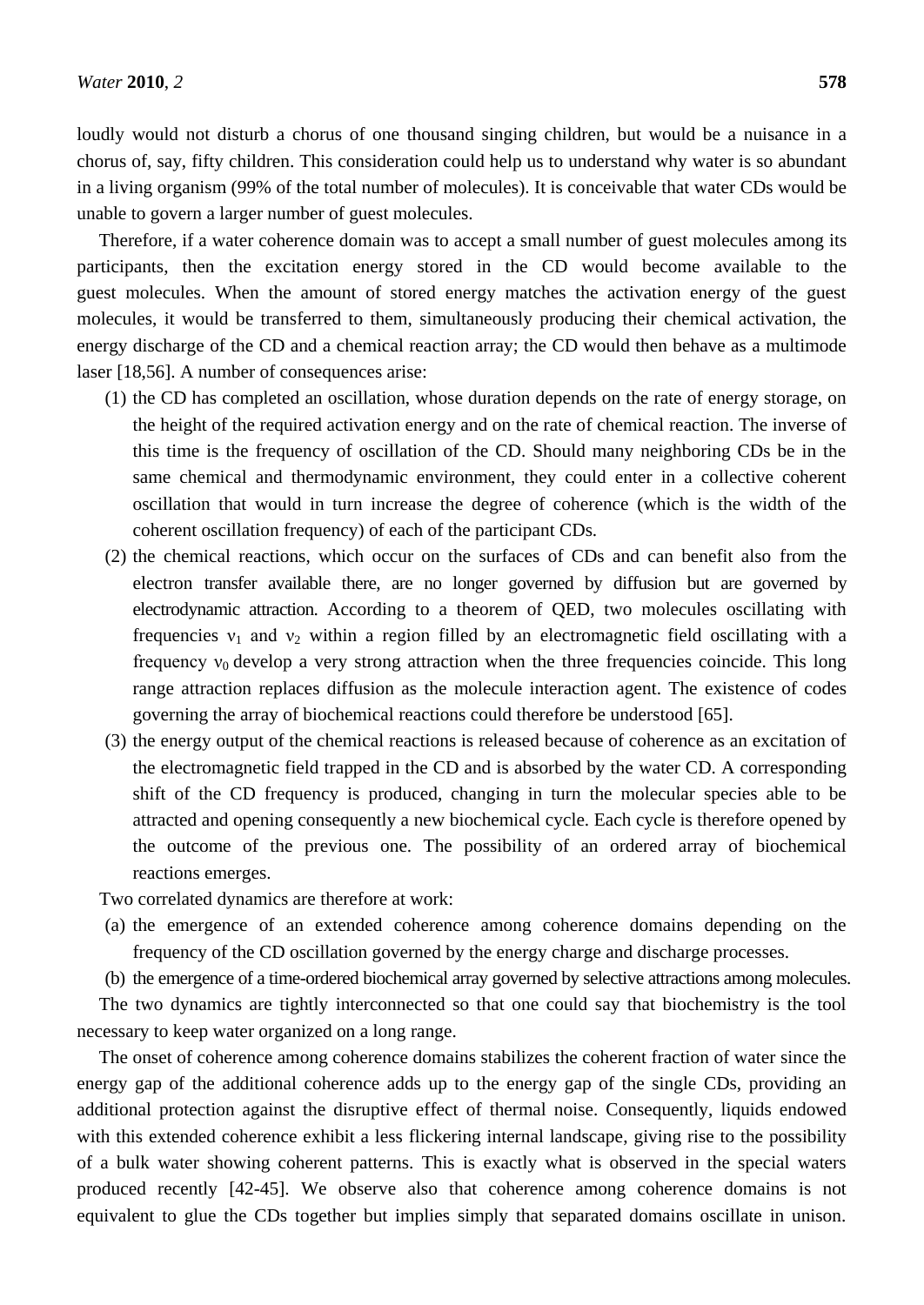Consequently, contrary to the case of EZ water where CDs get glued together through the common attraction to the wall, in this case we can have a less viscous liquid as observed in superfluid Helium and in the special water described in reference [45].

The formation of an ensemble of CDs is accompanied by the expulsion of the solutes, including the atmospheric gases, from their inside so that in the very moment of CD formation in the bulk liquid a microbubble should appear also. In normal bulk water, microbubbles appear and disappear in a flickering way, mirroring the flickering space distribution of CDs. On the contrary, in the special waters where the extended coherence is established, the space distribution of CDs becomes much less flickering and this is mirrored by a non-flickering ordered space distribution of microbubbles. This is exactly what is observed in *Neowater* described in reference [42]. Therefore, the transition between flickering and ordered arrays of microbubbles in liquid water reflects the transition between coherence and non coherence of the water CDs.

Let us conclude this section by describing the energetics of the water extended coherence. By collecting energy from a large number of degrees of freedom (large value of initial entropy  $S_{\text{ini}}$ ) the system produces an extended coherent system having a small value of the final entropy  $S_{fin}$ . The quantity  $T(S_{fin} - S_{ini})$  is negative so that the Second Law of Thermodynamics requires the release of a corresponding amount of energy that the system could use for performing work. The coherent array of water CDs becomes then a candidate to be a dissipative system *à la Prigogine* [66].

## **6. The Dialog between Liquid Coherent Water and the Environment: the Emergence of Time Evolving Information**

The existence of a dissipative structure made up by the coherent array of water CDs, whose extended coherence depends on the presence of non-aqueous guest molecules in water, endows this liquid with the capability of communicating with the environment. Long ago, Giorgio Piccardi [67-69] reported that significant changes in the physical properties of molecular systems suspended in liquid water occurred simultaneously with cosmic or environmental events. For instance, he detected changes in the precipitation rates of colloids following the time evolution of sunspots or climatic events. As a matter of fact, water appeared as an accurate probe for a large number of external events. This property shed possible light on the capability of living organisms, which we know to have a dominant content of water, to perceive external events; more surprising, water and living organisms are shown to be able to perceive very subtle events, also below the resolution threshold of technical devices. We like to quote in this context the research of V. L. Voeikov and his Russian colleagues [70,71], who were able to detect peaks in the amount of photons emitted by water added with bicarbonates and Luminol coinciding with Sun and Moon eclipses, and also earthquakes occurring very far from Moscow where the lab was located. It is important to keep in mind that pure water has not such a property of sensitivity, but only water containing solutes or suspended particles, like colloidal solutions. This property recalls very much the conditions necessary in the QED theoretical approach for getting extended coherence in water.

The surprising properties found, among others, by Piccardi and Voeikov, do not appear surprising at all in the QED approach. Actually, water CDs contain trapped electromagnetic fields which produce a magnetic vector potential **A** in the surrounding space, whose rotor—and hence the magnetic field—is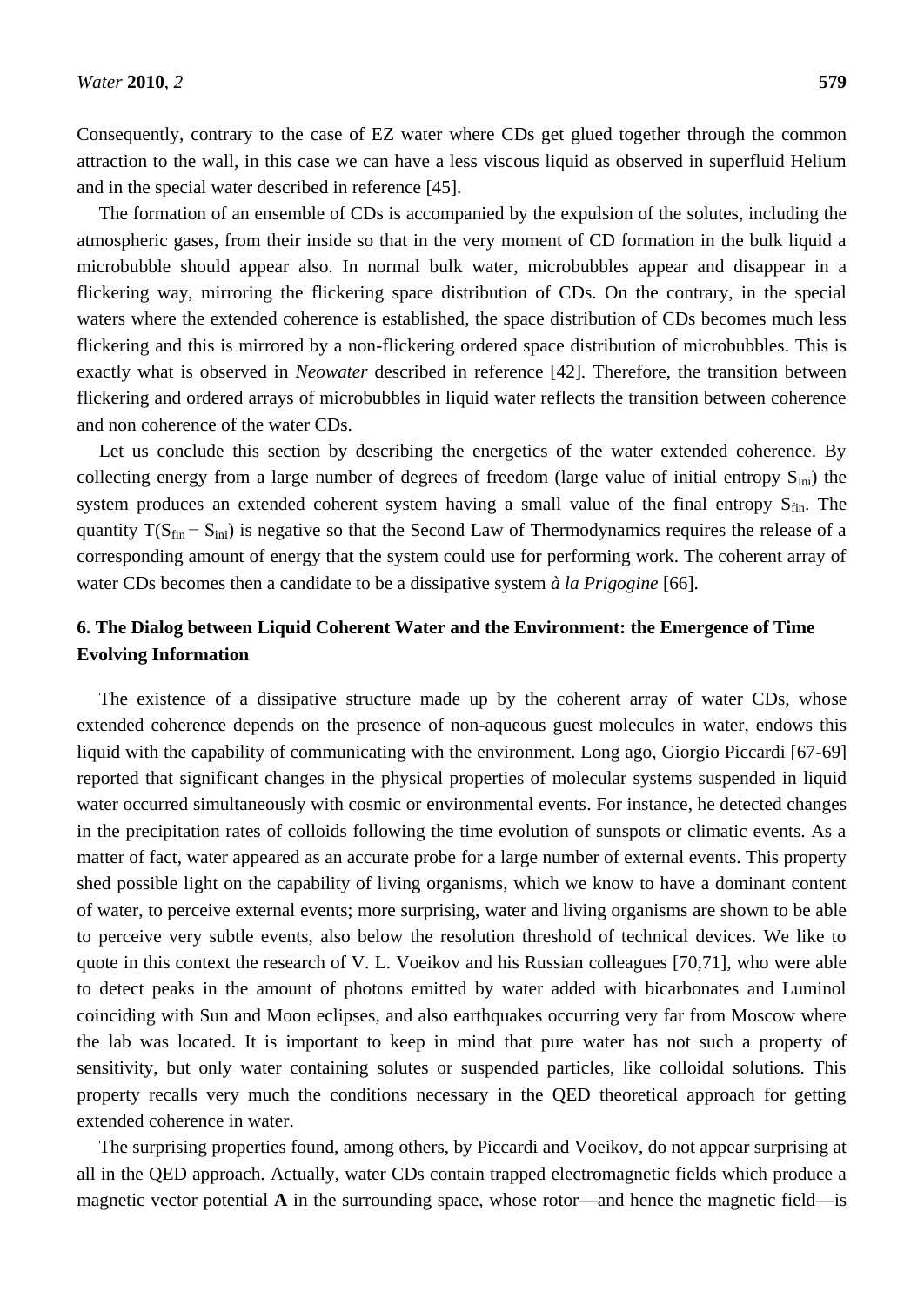zero [we recall that  $H = \text{rot } A$ ]. A extends on a much longer range than  $H$ , since this last field is given by the space derivatives of **A**. There is, therefore, a coupling between the vector potential produced by the water CDs and the vector potential originating in the electromagnetic dynamics occurring in the environment, like the electromagnetic radiation produced by sunspots, cosmic events, atmospheric events and movements in the terrestrial crust. This situation is exactly what could give rise to the *Bohm-Aharonov effect* [72], according to which the phase of the system is changed by the magnetic vector potential. As a consequence of this effect, coherent systems in general and aqueous systems, including living organisms in particular, are very sensitive detectors of weak magnetic fields through the detection of their magnetic potential. The role of the magnetic potential in the onset of communications among living organisms and in the organization of ecosystems has been discussed in reference [73]. The evidence collected for many years of the impact of weak magnetic fields on aqueous and living systems, so far unexplained, could find at last a rationale in the existence of electromagnetic structures in the supramolecular organization of liquid water. Very recently, the group led by L. Montagnier has been able to detect experimentally the presence of electromagnetic signals originating in the water surrounding biomolecules [74].

Since the onset of the extended coherence of liquid water depends on the presence of nonaqueous molecules, a useful non-biological model system is provided by rocks containing some water. According to the dynamics described in the previous section, the water in the rocks, through the chemical reactions among the carbonates and the atmospheric gases, produces water having higher coherence than plain bulk water. The strange phenomena observed in water coming from springs located in caves could be analyzed just in this context. A very interesting article from Balk *et al.* [75] reported that at the rock-water interface very interesting oxidative phenomena and also oxidative stresses appear analogously to what occurs in living organisms. Actually, rocks and living organisms have in common the presence of an interfacial layer of coherent water, which appears as a reasonable candidate to be the actor of the reported effects. A contribution along this line was provided by Spinetti [76] who analyzed the role of rocks in the dynamics of a particular ecosystem, the garden.

Another significant model system has been provided by Tedeschi [45], who was able to observe changes in the physical properties of liquid water, triggered by biological events occurring inside it. These events were the response of vegetable leaves and algae, thinly triturated and therefore biologically *irritated* in order to enhance as much as possible their living dynamics. According to the Montagnier findings [74], it is conceivable that in these conditions electromagnetic signals could be emitted by the living system, thus changing the phase of the water CDs. It has been reported in reference [45] that water treated in the above way keeps its properties for a long time and, moreover, becomes able to respond to the environment much more than untreated water. It is possible that this last property would signal the emergence of a higher level of internal coherence. Through its coupling with the environment, this water becomes an efficient method for transmitting information to living organisms.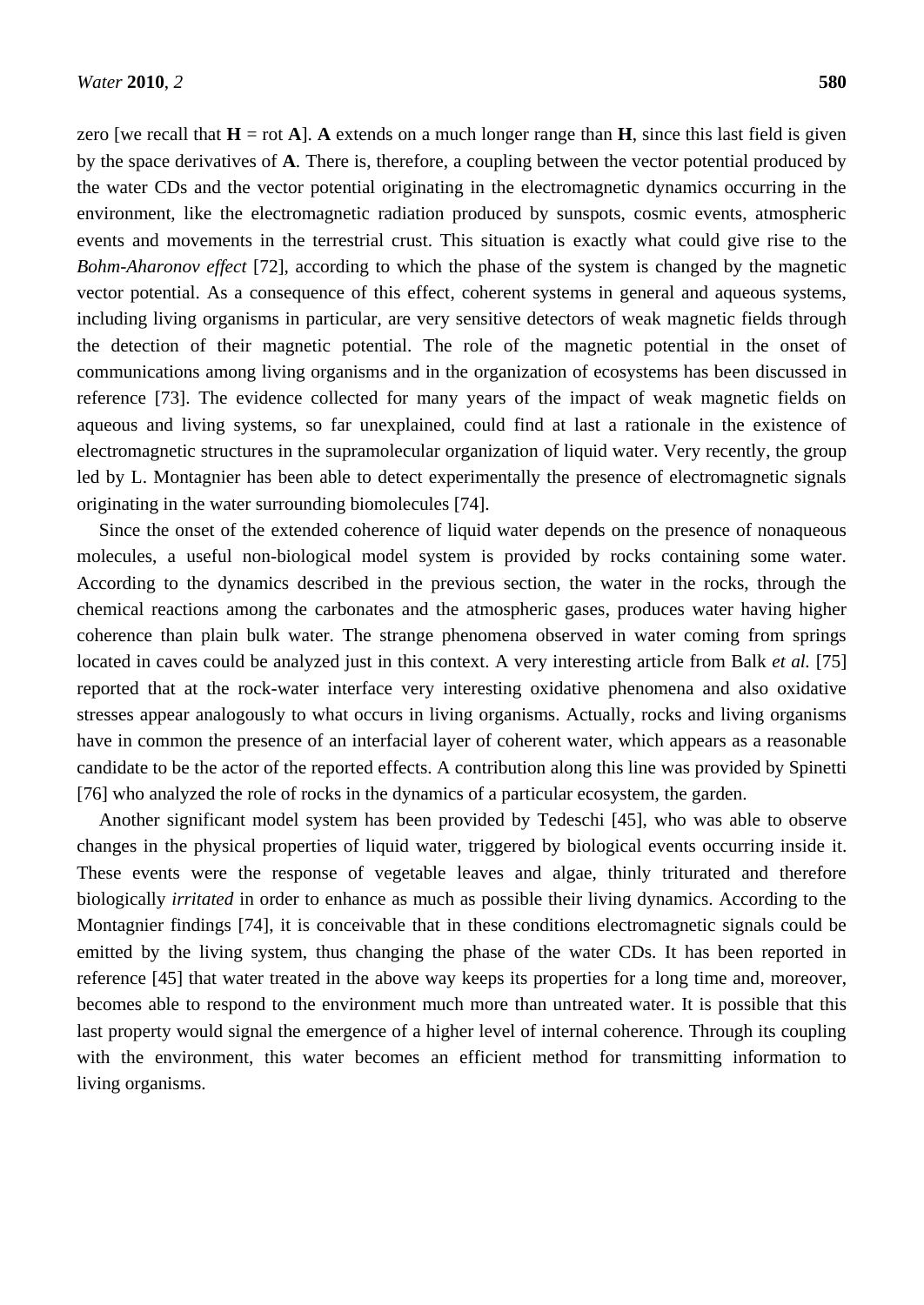#### **7. Conclusion and Outlook**

Quantum Field Theory has produced a vision of liquid water as a medium, which for a peculiarity of the molecule electron spectrum reveals as an essential tool for long-range communications, being able to change its supramolecular organization according to the interaction with the environment. The electromagnetic fields trapped in the coherence domains and in their coherent arrays produce electromagnetic potentials governing the phase of the whole system, which in turn gives origin to selective attractions among the solute molecules. In this way, an array of biochemical reactions (soma) and time-evolving information simultaneously evolve, leading to the appearance of the self-consistency, which opens a new perspective for self-maintaining and stability of the systems under study.

However, evidence is growing in favor of the physical grounds of the approach proposed here. We limit ourselves to quote the fascinating experiment of the formation of the *floating water bridge* [77-84] where surprisingly water gets self-piped in presence of high voltages and becomes able to flow in the absence of any container from one beaker to another. A possible explanation of this effect along the lines of the QED approach has been proposed [85].

#### **Acknowledgement**

We dedicate this article to our late friend Enzo Tiezzi, who has been along his whole scientific life a supporter of the basic role of water in the organization of life. We wish also to thank our friends Larissa Brizhik, Vittorio Elia, Elmar Fuchs, Roberto Germano, Livio Giuliani, Nadia Marchettini, Luc Montagnier, Elena Napoli, Jerry Pollack, Giuseppe Vitiello and Vladimir Voeikov for the passionate discussions that have contributed to the emergence of the point of view presented in this article.

### **References**

- 1. Kirk, G.S.; Raven, J.E.; Schofield, M. *The Presocratic Philosophers*; Cambridge University Press: Cambridge, UK, 1990.
- 2. Henniker, J.C. The depth of the surface zone of a liquid*. Rev. Mod. Phys.* **1949**, *21*, 322-341.
- 3. Szent-Gyorgyi, A. *Bioenergetics*; Academic Press Inc: New York, NY, USA, 1957.
- 4. Szent-Gyorgyi, A. Bioenergetics. *Science* **1956**, *124*, 873-875.
- 5. Szent-Gyorgyi, A. *Introduction to a Supramolecular Biology*; Academic Press: New York, NY, USA, 1960.
- 6. Marx, D. Proton transfer 200 years after von Grotthuss: insights from ab initio simulations. *Chem. Phys. Chem.* **2006**, *7*, 1848-1872.
- 7. de Grotthuss, C.J.T. Mémoire-Sur la décomposition de l'eau et des corps qu'elle tient en dissolution à l'aide de l'électricité galvanique. *Ann. Chim. (Paris)* **1806**, *58*, 54-74, (in French).
- 8. Stanley H.E.; Teixeira J. Interpretation of the unusual behaviour of  $H_2O$  and  $D_2O$  at low temperatures: tests of a percolation model. *J. Phys. Chem*. **1980**, *73*, 3404-3422.
- 9. Weast, R.C. *Handbook of Chemistry and Physics: 1st Student Edition*; CRC Press: Boca Raton, FL, USA, 1988; pp. F74.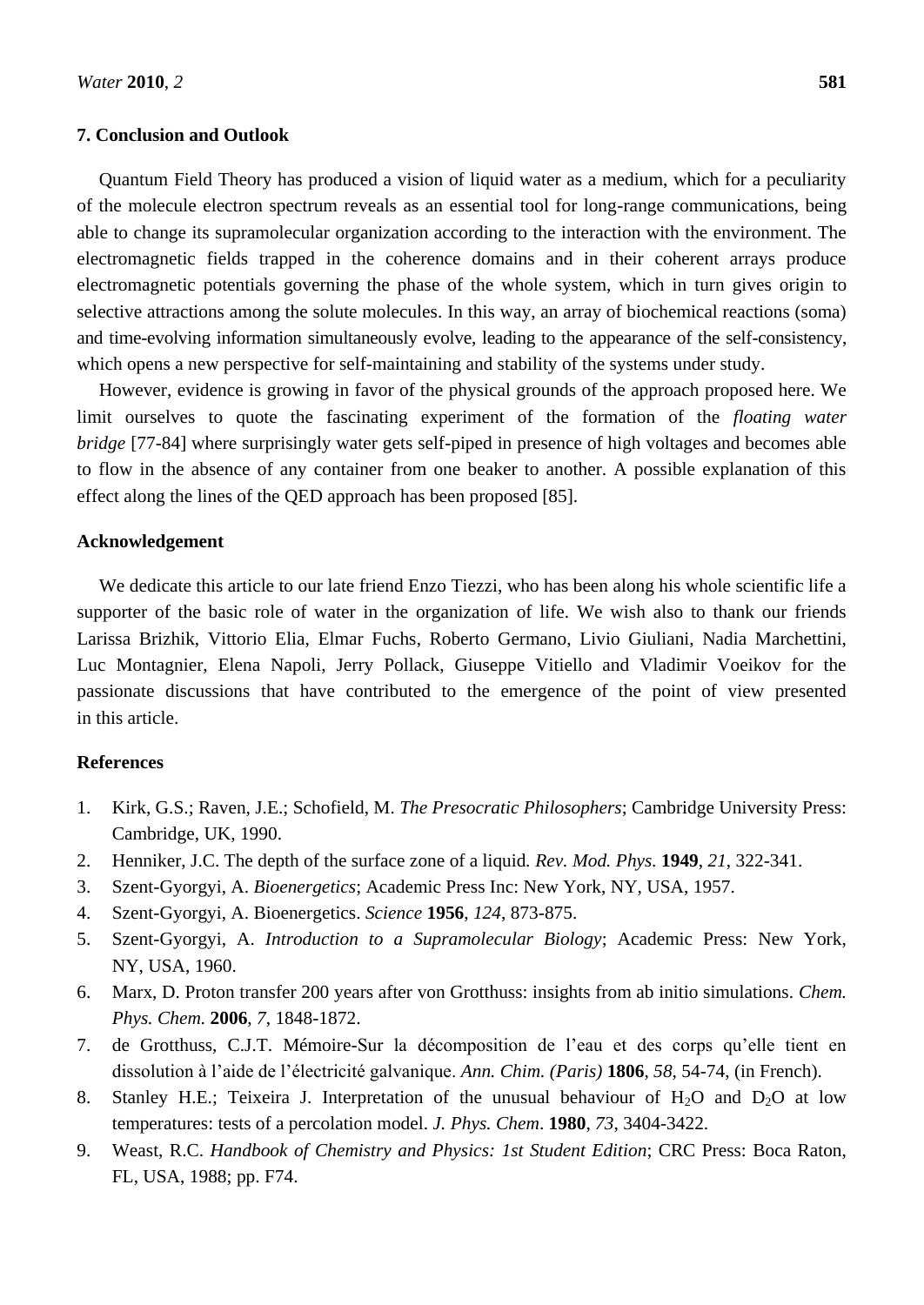- 10. Berg, J.M.; Tymoczko, J.L.; Stryer, L. *Biochemistry: International Edition*, 6th ed.; W.H. Freeman: New York, NY, USA, 2006.
- 11. Baserga, R. Biochemistry of the cell cycle: a review. *Cell Proliferation* **2008**, *1*, 167-191.
- 12. Alberts, B.; Johnson, A.; Lewis, J.; Raff, M.; Walter, P. *Molecular Biology of the Cell*, 4th ed.; Garland Science: New York, NY, USA, 2002.
- 13. Marcus, R.A. Electron Transfer Reactions in Chemistry: Theory and Experiment*.* (Nobel Lecture). *Angewandte Chemie* **1993**, *32*, 1111-1222.
- 14. Voeikov, V.L.; Del Giudice, E. Water respiration: the base of the living state. *WaterJournal.org* **2009**, *1*, 52-75.
- 15. Chen, C.H.; Liu, K.Y.; Sudhakar, S.; Lim, T.S.; Fann, W.; Hsu, C.P.; Luh, T.Y. Efficient light harvesting and energy transfer in organic-inorganic hybrid multichromophoric materials. *J. Phys. Chem.* **2005**, *109*, 17887-17891.
- 16. Engel, G.S.; Calhoun1, T.R.; Read, E.L.; Ahn1, T.K.; Mančal1, T.; Cheng, Y.C.; Blankenship, R.E.; Fleming, G.R. Evidence for wavelike energy transfer through quantum coherence in photosynthetic systems. *Nature* **2007**, *446*, 782-786.
- 17. Collini, E.; Wong, C.Y.; Wilk, K.E.; Curmi, P.M.G.; Brumer, P.; Scholes, G.D. Coherently wired light-harvesting in photosynthetic marine algae at ambient temperature. *Nature* **2010**, *463*, 644-647.
- 18. Arani, R.; Bono, I.; Del Giudice, E.; Preparata, G.; QED coherence and the thermodynamics of water. *Int. J. Mod. Phys. B* **1995**, *9*, 1813-1841.
- 19. Del Giudice, E.; Tedeschi, A. Water and the autocatalysis in living matter. *Electromagn. Biol. Med.* **2009**, *28*, 46-54.
- 20. Marchettini, N.; Del Giudice, E.; Voeikov, V.L.; Tiezzi, E. Water: A medium where dissipative structures are produced by a coherent dynamics. *J. Theo. Bio.* **2010**, *265*, 511-516.
- 21. Clegg, J.S. Alternative views on the role of water in cell function*.* In *Biophysics of Water*; Franks F., Mathias, S.F., Eds.; John Wiley and Sons: New York, NY, USA, 1982; pp. 365-385.
- 22. Drost-Hansen, W. Vicinal hydration of biopolymers: Cell biological consequences*.* In *Water and the Cell*; Pollack, G.H., Cameron, I.L., Wheatley, D.N., Eds.; Springer-Verlag: Berlin, Germany, 2006; pp. 175-217.
- 23. Antonenko, Y.N.; Pohl, P.; Rosenfeld, E.; Visualisation of the reaction layer in the immediate membrane vicinity *Arch. Biochem. Biophys.* **1996**, *333*, 225-232.
- 24. Barry, P.H.; Diamond, J.M. Effects of unstirred layers on membrane phenomena. *Physiol. Rev.*  **1984**, *64*, 763-871.
- 25. Pollack, G.H.; Clegg, J. Unexpected linkage between unstirred layers, exclusion zones, and water. In *Phase Transitions in Cell Biology*; Pollack, G.H., Chin, W.C., Eds.; Springer Science & Business Media: Berlin, Germany, 2008; 143-152.
- 26. Mollenhauer, H.H.; Morré, D.J.; Structural compartmentation of the cytosol: zones of exclusion, zones of adhesion, cytoskeletal and intercisternal elements. In *Subcellular Biochemistry*; Roodyn, D.B., Ed.; Plenum Press: New York, NY, USA, 1978; volume 5, pp. 327-362.
- 27. Zheng, J.M.; Chin, W.C.; Khijniak, E.; Khijniak, E.; Pollack, G.H. Surfaces and interfacial water: evidence that hydrophilic surfaces have long-range impact. *Adv. Coll. Inter. Sci.* **2006**, *23*, 19-27.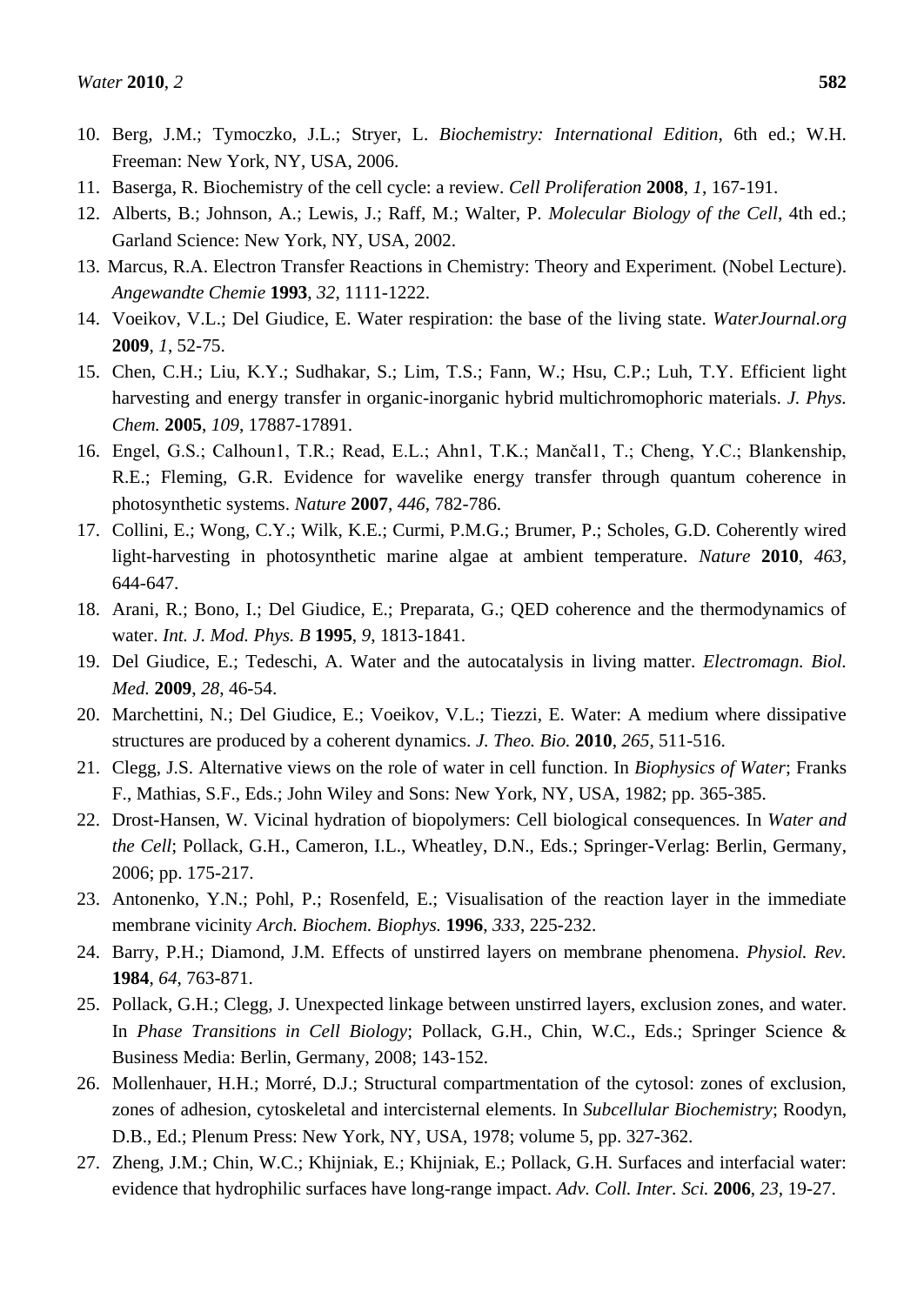- 28. Pollack, G.H. Water, energy and life: Fresh views from the water's edge. *Int. J. Des. Nat. Ecodyn.* **2010**, *5*, 27-29.
- 29. Chai, B.; Yoo, H.; Pollack, G.H. Effect of radiant energy on near-surface water. *J. Phys. Chem. B* **2009**, *113*, 13953-13958.
- 30. Chai, B.; Pollack, G.H. Solute-Free Interfacial Zones in Polar Liquids. *J. Phys. Chem. B* **2010**, *114*, 5371-5375.
- 31. Chai, B.; Zheng, J.; Zhao, Q.; Pollack, G.H. Spectroscopic studies of solutes in aqueous solution. *J. Phys. Chem. A* **2008**, *112*, 2242-2247.
- 32. Buch,V.; Tarbuck, T.; Richmond, G.L.; Groenzin, H.; Li, I.; Shultz, M.J. Sum frequency generation surface spectra of ice, water, and acid solution investigated by an exciton model. *J. Chem. Phys.* **2007**, *127*, 204710.
- 33. Mártonfalvi, Z.; Kellermayer, M.S.Z. Nanomechanics of exclusion-zone water. Proceedings of 2008 Meeting on Physics, Chemistry and Biology of Water, Mount Snow, Vermont, USA, 2008.
- 34. Rontgen, W.K. The structure of liquid water. *Ann. Phys.* **1892**, *45*, 91-97.
- 35. Bernal, J.D.; Fowler, R.H. A theory of water and ionic solution, with particular reference to Hydrogen and Hydroxyl Ions. *J. Chem. Phys.* **1933**, *1*, 515-548.
- 36. [Tisza,](http://publish.aps.org/search/field/author/Tisza_Laszlo) L. The theory of liquid helium. *Phys. Rev.* **1947**, *72*, 838-854.
- 37. Franks, F.; *Water*, *a Comprehensive Treatise*. Plenum: New York, NY, USA, 1982.
- 38. Teixeira, J.; Luzar, A. Physics of liquid water: Structure and dynamics. Hydration Processes in Biology: Theoretical and Experimental Approaches (NATO ASI series A), Bellissent-Funel, M.C., Ed.; IOS Press: Amsterdam, The Netherlands, 1999; pp. 35-65.
- 39. Huang, C.; Wikfeldt, K.T.; Tokushima, T.; Nordlund, D.; Harada, Y.; Harada, U.; Niebuhr, M.; Weiss, T.M.; Weiss, Y.; Leetmaa, M.; Ljungberg, M.P.; Takahashi, O.; Lenz, A.; Ojamäe, L.; Lyubartsev, A.P.; Shin, S.; Pettersson, L.G.M.; Nilsson, A. The inhomogeneous structure of water at ambient conditions. *Proc. Natl. Acad. Sci. USA* **2009**, *106*, 15214-15218.
- 40. Yang, M.; Skinner, J.L. Signatures of coherent vibrational energy transfer in IR and Raman line shapes for liquid water. *PCCP* **2009**, *12*, 982-991.
- 41. Bakker H.J.; Skinner, J.L.; Vibrational spectroscopy as a probe of structure and dynamics in liquid water. *Chem. Rev.* **2010**, *110*, 1498-1517.
- 42. Katsir, Y.; Miller. L.; Aharonov, Y.; Eshel, B.J. The effect of rf-irradiation on electrochemical deposition and its stabilization by nanoparticle doping. *J. Electrochem. Soc.* **2007**, *154*, D249-D259.
- 43. Andriewski, G.V.; Klochkov, V.K.; Derevyanchenko, L.I. Is the  $C_{60}$  fullerene molecule toxic? *Fuller. Nanotub. Carbon Nanostructur.* **2005**, *13*, 363-376.
- 44. Korotkov, K.; Krizhanovsky, E.; Borisova, M. The research of the time dynamics of the gas discharge around drops of liquid. *J. Appl. Phys.* **2004**, *95*, 3334-3338.
- 45. Tedeschi, A. Is the living dynamics able to change the properties of water? *Int. J. Des. Nat. Ecodyn.* **2010**, *5*, 60-67.
- 46. Elia, V.; Marchese, M.; Montanino, M.; Napoli, E.; Niccoli, M.; Nonatelli, L.; Ramaglia, A. Hydrohysteretic phenomena of "extremely diluted solutions" induced by mechanical treatments. A calorimetric and conductometric study at 25 °C. *J. Solution Chem.* **2005**, *34*, 947-960.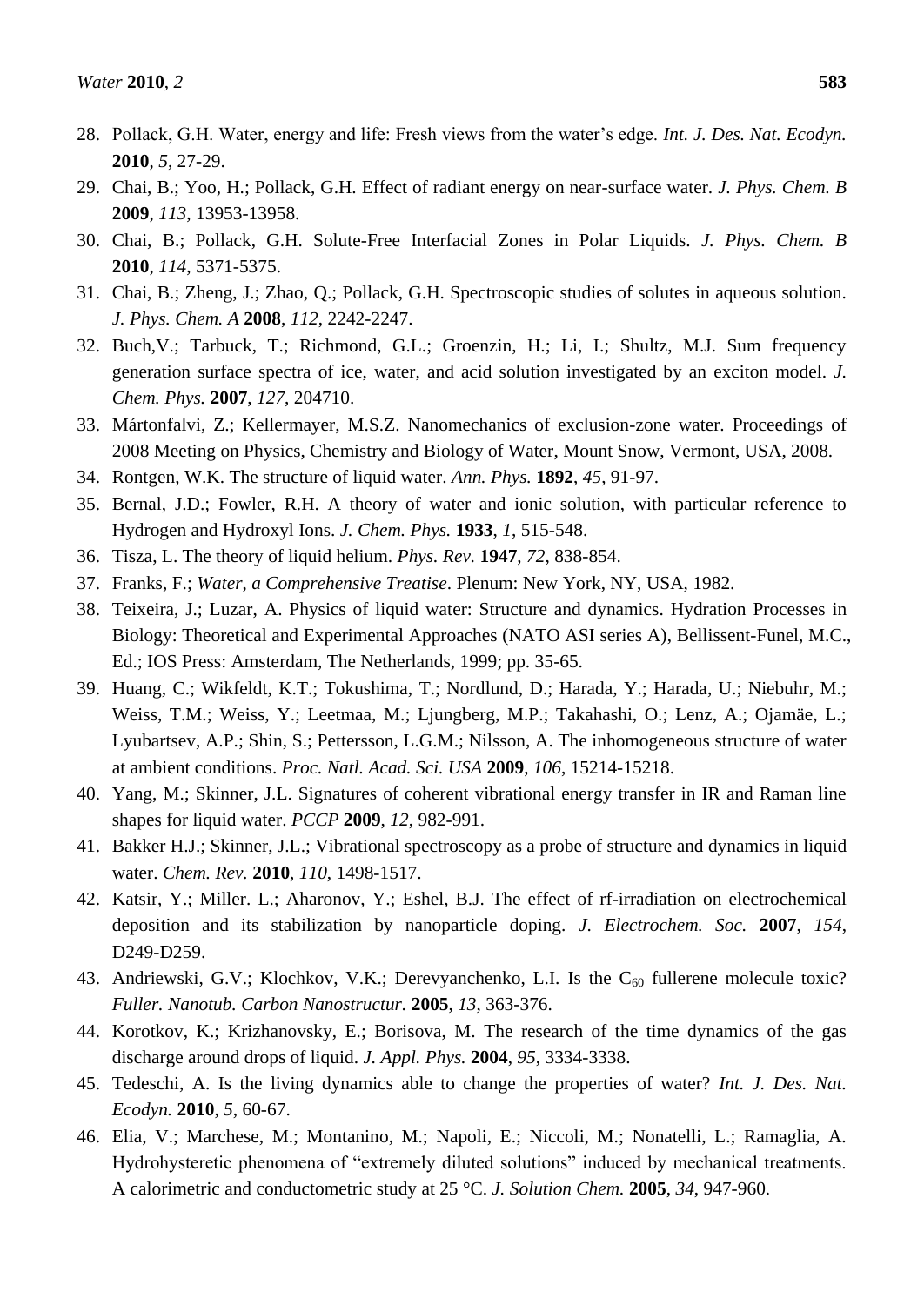- 47. von Neumann, J. *Mathematical Foundations of Quantum Theory*; Princeton University Press: Princeton, NJ, USA, 1955.
- 48. Laasonen, K.J.; Sprik, M.; Parrinello, M.; Car, R. Ab initio liquid water. *Chem. Phys.* **1993**, *99*, 9080-9091.
- 49. Umezawa, H. *Advanced Field Theory: Micro, Macro and the Thermal Concepts.* American Institute of Physics: New York, NY, USA, 1993.
- 50. Sachs, J. Physiologische notizen.II. Beitrage zur zelltheorie. *Flora* **1892**, *75*, 57-67.
- 51. Henry, M. The state of water in living systems: From the liquid to the jellyfish. *Cell Mol. Biol.* **2005**, *51*, 677-702.
- 52. Jørgensen, S.E. Towards a thermodynamics of biological systems. *Int. J. Ecodynamics* **2005**, *1*, 9-27.
- 53. Kurcz, A.; Capolupo, A.; Beige, A.; Del Giudice, E.; Vitiello, G. Energy concentration in composite quantum systems. *Phys. Rev. A* **2010**, *81*, 063821.
- 54. Nernst, W. Uber einem versuch von quantentheoretischen betrachtungen zur annahme stetiger energieanderungen zuruckzukehren. *Verh. Deutsche Physikalische Gesellschaft* **1916**, *18*, 83-116.
- 55. Preparata, G. *QED Coherence in Matter*; World Scientific: New Jersey, NJ, USA/Singapore, Singapore/London, UK, 1995.
- 56. Del Giudice, E.; Preparata,G.; Vitiello, G. Water as a free electric dipole laser. *Phys. Rev. Lett*. **1988**, *61*, 1085-1088.
- 57. Del Giudice, E.; Vitiello, G. Role of the electromagnetic field in the formation of domains in the process of symmetry-breaking phase transitions*. Phys. Rev. A* **2006**, *74*, 22105.
- 58. Dang, L.X.; Chang, T.M. Molecular dynamics study of water clusters, liquid, and liquid–vapor interface of water with many-body potentials. *J. Chem. Phys.* **1997**, *106*, 8149-8159.
- 59. Del Giudice, E.; Preparata, G. A new QED picture of water: Understanding a few fascinating phenomena. In *Macroscopic Quantum Coherence*; Sassaroli, E., Srivastava, Y., Swain, J., Widom, A., Eds.; World Scientific: Hackensack, NJ, USA, 1998; pp. 108-129.
- 60. Del Giudice, E.; Galimberti, A.; Gamberale, I.; Preparata, G. Electrodynamical Coherence in Water: A possible origin of the tetrahedral coordination. *Mod. Phys. Lett*. *B* **1995**, *9*, 953-958.
- 61. Buzzacchi, M.; Del Giudice, E.; Preparata, G. Coherence of the glassy state. *Int. J. Mod. Phys. B* **2002**, *16*, 3771-3786.
- 62. [Zhou,](http://nihongo.j-talk.com/parser/index.php?f=1&url=http://www.pnas.org/content/106/26/10632.full&dir=/search--qm--author1--eq--E.+H.+Zhou--amp--amp;sortspec--eq--date--amp--amp;submit--eq--Submit) E.H.; [Trepat,](http://nihongo.j-talk.com/parser/index.php?f=1&url=http://www.pnas.org/content/106/26/10632.full&dir=/search--qm--author1--eq--X.+Trepat--amp--amp;sortspec--eq--date--amp--amp;submit--eq--Submit) X.; [Park,](http://nihongo.j-talk.com/parser/index.php?f=1&url=http://www.pnas.org/content/106/26/10632.full&dir=/search--qm--author1--eq--C.+Y.+Park--amp--amp;sortspec--eq--date--amp--amp;submit--eq--Submit) C.Y.; [Lenormand,](http://nihongo.j-talk.com/parser/index.php?f=1&url=http://www.pnas.org/content/106/26/10632.full&dir=/search--qm--author1--eq--G.+Lenormand--amp--amp;sortspec--eq--date--amp--amp;submit--eq--Submit) G.; [Oliver,](http://nihongo.j-talk.com/parser/index.php?f=1&url=http://www.pnas.org/content/106/26/10632.full&dir=/search--qm--author1--eq--M.+N.+Oliver--amp--amp;sortspec--eq--date--amp--amp;submit--eq--Submit) M.N.; [Mijailovich,](http://nihongo.j-talk.com/parser/index.php?f=1&url=http://www.pnas.org/content/106/26/10632.full&dir=/search--qm--author1--eq--S.+M.+Mijailovich--amp--amp;sortspec--eq--date--amp--amp;submit--eq--Submit) S.M.; [Hardin,](http://nihongo.j-talk.com/parser/index.php?f=1&url=http://www.pnas.org/content/106/26/10632.full&dir=/search--qm--author1--eq--C.+Hardin--amp--amp;sortspec--eq--date--amp--amp;submit--eq--Submit) C.; [Weitz,](http://nihongo.j-talk.com/parser/index.php?f=1&url=http://www.pnas.org/content/106/26/10632.full&dir=/search--qm--author1--eq--D.+A.+Weitz--amp--amp;sortspec--eq--date--amp--amp;submit--eq--Submit) D.A.; [Butler,](http://nihongo.j-talk.com/parser/index.php?f=1&url=http://www.pnas.org/content/106/26/10632.full&dir=/search--qm--author1--eq--J.+P.+Butler--amp--amp;sortspec--eq--date--amp--amp;submit--eq--Submit) J.P.; [Fredberg,](http://nihongo.j-talk.com/parser/index.php?f=1&url=http://www.pnas.org/content/106/26/10632.full&dir=/search--qm--author1--eq--J.+J.+Fredberg--amp--amp;sortspec--eq--date--amp--amp;submit--eq--Submit) J.J. Universal behavior of the osmotically compressed cell and its analogy to the colloidal glass transition. *Proc. Natl. Acad. Sci. USA* **2009**, *106*, 10632-10637.
- 63. Pagnotta, S.; Bruni, F. The glassy state of water: A ‗stop and go' device for biological processes. In *Water and the Cell*; Pollack, G.H., Cameron, I.L., Wheatley D.N., Eds.; Springer Verlag: Heidelberg, German, 2007; pp. 93-112.
- 64. Beige, A.; Knight, P.L.; Vitiello, G.; Cooling many particles at once. *New J. Phys.* **2005**, *7*, 96-105.
- 65. Barbieri, M. *The Organic Codes*; The University of Cambridge Press: Cambridge, UK, 2004.
- 66. Del Giudice, E.; Pulselli, R.M.; Tiezzi, E. Thermodynamics of irreversibile processes and Quantum Field Theory: An interplay for the understanding of ecosystem dynamics. *Ecol. Model.* **2009**, *220*, 1874-1879.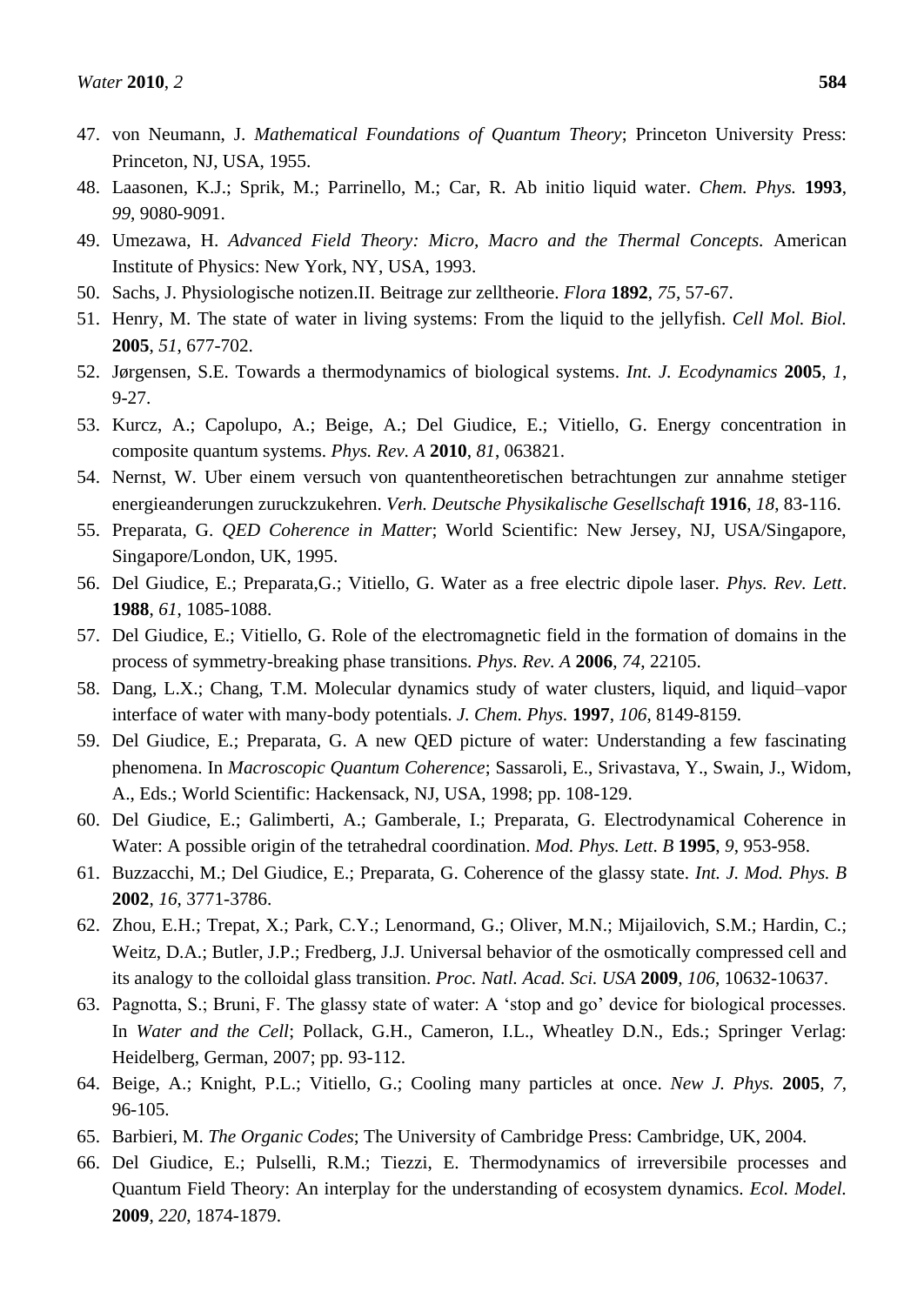- 67. Piccardi, G. The 22 years of solar cycle and chemical tests. *J. Interdisciplin. Cycle Res. III*  **1946**, *3*, 4.
- 68. Piccardi, G. The influence of terrestrial, solar and cosmic phenomena on physical-chemical and biological reactions. *Ciel et Terre* **1956**, *72*, 551-564.
- 69. Piccardi, G. *The Chemical Basis of Medical Climatology*; Charles C. Thomas Publisher: Springfield, IL, USA, 1962.
- 70. Gurfinkel, Y.I.; Voeikov, V.L.; Buravlyova, E.V.; Kondakov, S.E. Effect of geomagnetic storms on the erythrocyte sedimentation rate in ischemic patient. *Crit. Rev. Biomed. Eng.* **2001**, *29*, 65-76.
- 71. Voeikov, V.L.; Ming, H.D.; Mukhitova, O.G.; Vilenskaya, N.D.; Malishenko, S.I.; Bogachuk, A.S. Activated bicarbonate solutions as models of confined ontic open systems and prototypes of living respiring systems. *Int. J. Des. Nat. Ecodyn.* **2010**, *5*, 30-38.
- 72. Peshkin, M.; Tonomura, A. *The Aharonov-Bohm Effect*; Springer-Verlag: Berlin, German, 1989.
- 73. Brizhik, L.; Del Giudice, E.; Jørgensen, S.E.; Marchettini, N.; Tiezzi, E. The role of electromagnetic potentials in the evolutionary dynamics of Ecosystems. *Ecol. Model.* **2009**, *220*, 1865-1869.
- 74. Montagnier, L.; Aïssa, J.; Ferris, S.; Montagnier, J.L.; Lavalléee, C. Electromagnetic signals are produced by aqueous nanostructures derived from DNA bacterial sequences. *Interdisciplin. Sci. Comput. Life Sci.* **2009**, *1*, 81-90.
- 75. Balk, M.; Bose, M.; Ertem, G.; Rogoff, D.A.; Rothschild L.J.; Freund, F.T. Oxidation of water to hydrogen peroxide at the rock—water interface due to stress-activated electric currents in rocks. Earth Planet. *Sci. Lett.* **2009**, *283*, 87-92.
- 76. Spinetti, P.R. The ecosystem dynamics of the garden. *Int. J. Des. Nat. Ecodyn.* **2010**, *5*, 49-59.
- 77. Armstrong, W.G. Electrical phenomena. Elect. Eng. **1893**, *10 February 1893*, 154-145.
- 78. Fuchs, E.C.; Woisetschläger, J.; Gatterer, K.; Maier, E.; Pecnik, R.; Holler, G.; Eisenkölbl, H. The floating water bridge. *J. Phys. D: Appl. Phys.* **2007**, *40*, 61112-61114.
- 79. Fuchs, E.C.; Gatterer, K.; Holler, G.; Woisetschläger, J. Dynamics of the floating water bridge. *J. Phys. D: Appl. Phys.* **2008**, *41*, 185502-185507.
- 80. Fuchs, E.C.; Bitschnau, B.; Woisetschläger, J.; Maier, E.; Beuneu, B.; Teixeira, J.; Neutron scattering of a floating heavy water bridge. *J. Phys. D Appl. Phys.* **2009**, *42*, 065502-065506.
- 81. Woisetschläger, J.; Gatterer, K.; Fuchs, E.C. Experiments in a Floating Water Bridge. *Exp. Fluids* **2010**, *48*, 121-131.
- 82. Widom, A.; Swain, J.; Silverberg, J.; Sivasubramanian, S.; Srivastava, Y.N. Theory of the Maxwell pressure tensor and the tension in a water bridge. *Phys. Rev. E* **2009**, *80*, 016301.
- 83. Fuchs, E.C.; Baroni, P.; Bitschnau, B.; Noirez, L. Two-dimensional Neutron scattering in a floating heavy water bridge. *J. Phys. D: Appl. Phys*. **2010**, *43*, 105502.
- 84. Ponterio, R.C.; Pochylski, M.; Aliotta, F.; Vasi, C.; Fontanella, M.E.; Saija, F. Raman scattering measurements on a floating water bridge. *J. Phys. D: Appl. Phys.* **2010**, *43*, 175405.